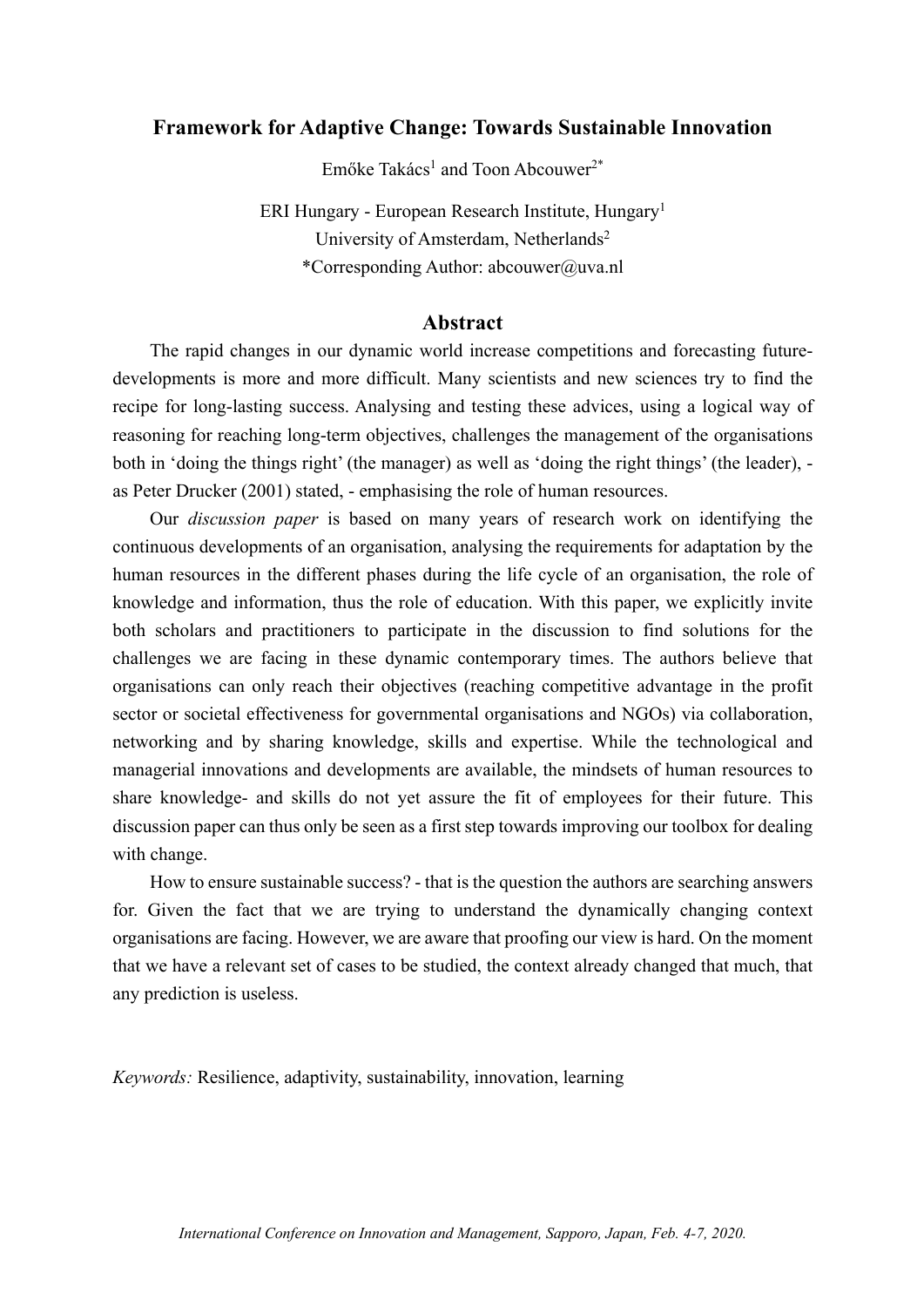## **1. Introduction**

For several decades scientific literature provides us with countless references to the fact that contemporary developments are characterised as highly dynamic and changeable (Beck, 2006; Christensen, 1997; Singer, 2002; Taleb, 2010; Tsoukas & Shepherd, 2004) There is no doubt that organisations find it very difficult to cope with the rapid changes which come in hand with competitions and societal challenges. Main causes are the growing unpredictability of the developments, which threatens the organisations but at the same time it brings new opportunities to them. According to Scharmer (2007), we live in an era of intense conflicts and massive institutional failures that may result in unforeseen disaster or in hopeful innovations. (Beer & Nohria, 2000) notices that 'it is hardly news that in this environment, firms will have to possess the capacity to adapt or suffer the consequences – low performance and ultimately death and destruction'. It is becoming clear that organisations should pay serious attention to dynamics and learn to live with the opportunities and challenges that real unpredictability brings. Changes, complexity, adaptation and the ways to ensure long-term success are issues, that receive increasingly more attention lately, see a.o. Allen and Varga (2006); Anderson (1999); Benbya and McKelvey (2006); Kauffman (1995). This discussion paper will guide the reader through the probable steps of organisational changes that challenge the human resources, highlighting the importance of cooperation, knowledge and skills sharing, and the ways to deal with the information necessary for managing the process to stay successful. We pay attention to the role of knowledge and learning, that form the base for educational requirements, as we face a growing difficulty in assuring quality in the process of acquiring the necessary information.

### **2. Context**

Under predictable conditions, it is simple for organisations to operate: It requires knowledge and professional capacity to continuously meet customer needs, know in advance what to do and what to expect. When developments are predictable, it is easy to formulate a strategy with a set of actions, while preparing for changes, besides goals, confidence is required. In practice reality is different. In most cases it is impossible to predict the future. Even though some developments are more predictable (well-defined challenges (Gigerenzer, 2014) with a known initial state and a reachable solution along a known procedure), more and more we meet with real unpredictability (ill-defined challenges (Gigerenzer, 2014) without a clearly defined initial state and neither predictable nor convergent answers), where innovation capacities and gut-feelings of the employees are necessary skills for handling them. Enabling managers to quickly spot the objectives that may be in jeopardy and intervene on time together with the colleagues, is crucial to stay on track or continue exploring new paths. Implementing these ways of cooperation requires strong leadership and an organisational culture of trust. A state of operation within an organisation, where both managers and employees feel confident to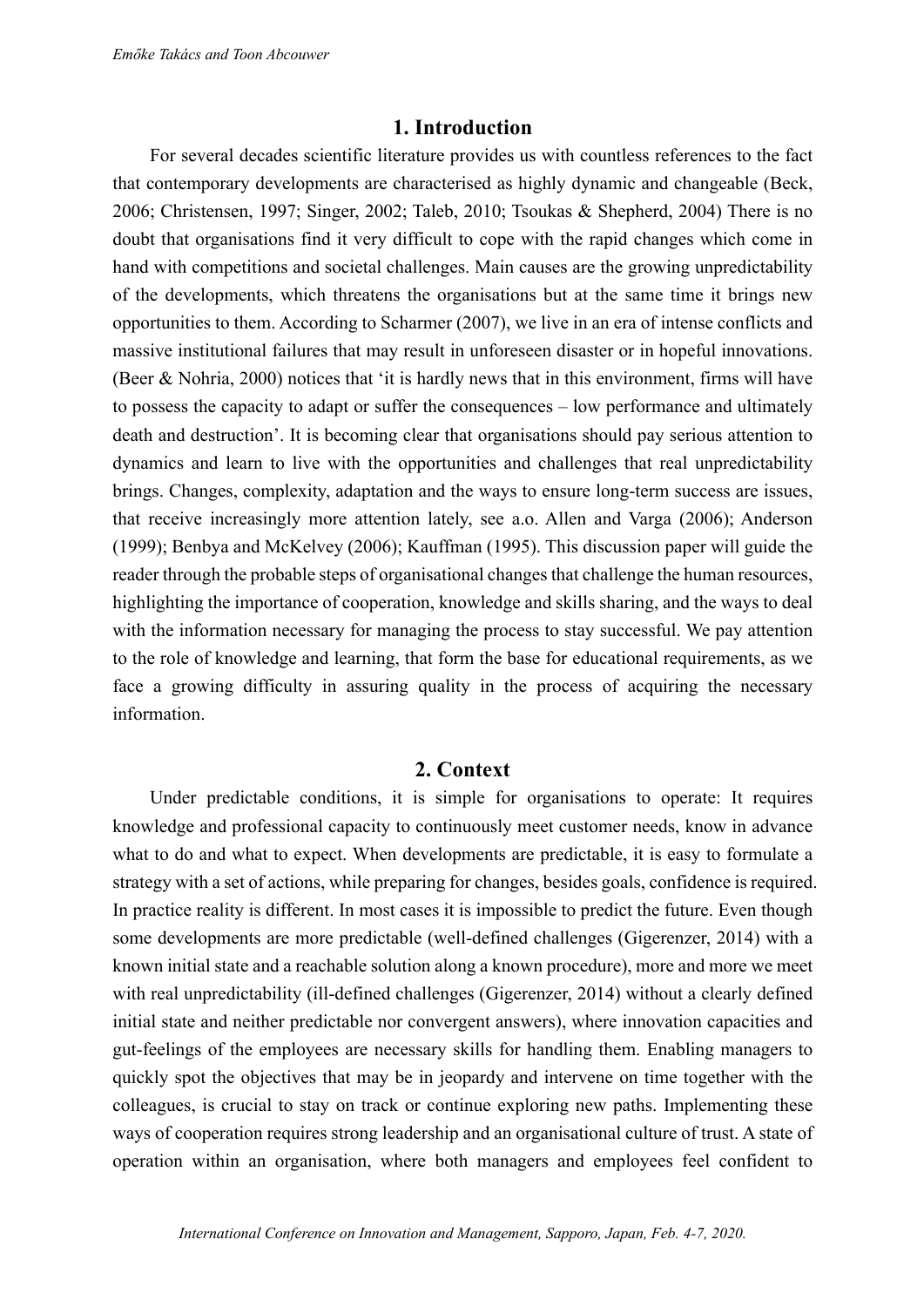exchange information, can expand the predictability within the organisational context and include all company functions for a successful operation for the present and for the future. Managers who embrace such an inclusive system increase the chance for success.



*Figure 1 Challenges and Human Capital (c) authors*

We can therefore state that the basis for success lays on the human capital, their capacities to recognise the change and/or challenge, co-create solutions and cooperate to operationalise interventions. Not being cautious and prepared for future developments in society, and in the meantime trusting upon old abilities and skills, will lead to a growing risk of decline.

Miller (1990) observed that 'success leads to specialisation and exaggeration, to confidence and complacency to dogma and ritual.' Furthermore, 'strength so often seduces us into the excesses that cause our downfall.' (Gunderson & Holling, 2001) point out that from the rigidity that is created by behaviour in the past, systems and organisations inevitably face with 'accidents waiting to happen'. Finally, Christensen (1997) observes that the 'better' the management was in the past, the more chance there is that disrupting developments will not be recognised. Christensen (1997) calls this situation the "Innovators' Dilemma". In general, incremental improvements work well within "sustaining or strengthening" developments, but these are often missed or overlooked from an evolutionary perspective when real threatening challenges are coming.

#### **2.1 Key characteristics: organisational challenges**

The ability to deal with disturbances is not only an internal characteristic of the organisation. It highly depends on the type of problem the organisation faces. In general, we distinct well- and ill-defined challenges. Well-defined challenges (Jonassen, 1997, 2000;



*Figure 3 Well-defined problems (c) authors*

Simon, 1973) present all elements of the problem and there is at least one problem space in which the initial problem state, the goal state, and all other states may be reached. They have a preferred, prescribed solution process with an explicit set of criteria for testing the proposed solution and they involve concepts and rules

that appear well-structured in a domain of knowledge that is also well-structured and

predictable. They - as said earlier - have known (welldefined) initial and goal states; the solution is reachable via a known procedure, while for ill-defined challenges, (Jonassen, 1997, 2000; Kitchner, 1983) there are conflicting assumptions, evidences and opinions, which *Figure 2 Ill-defines problems (c) authors*

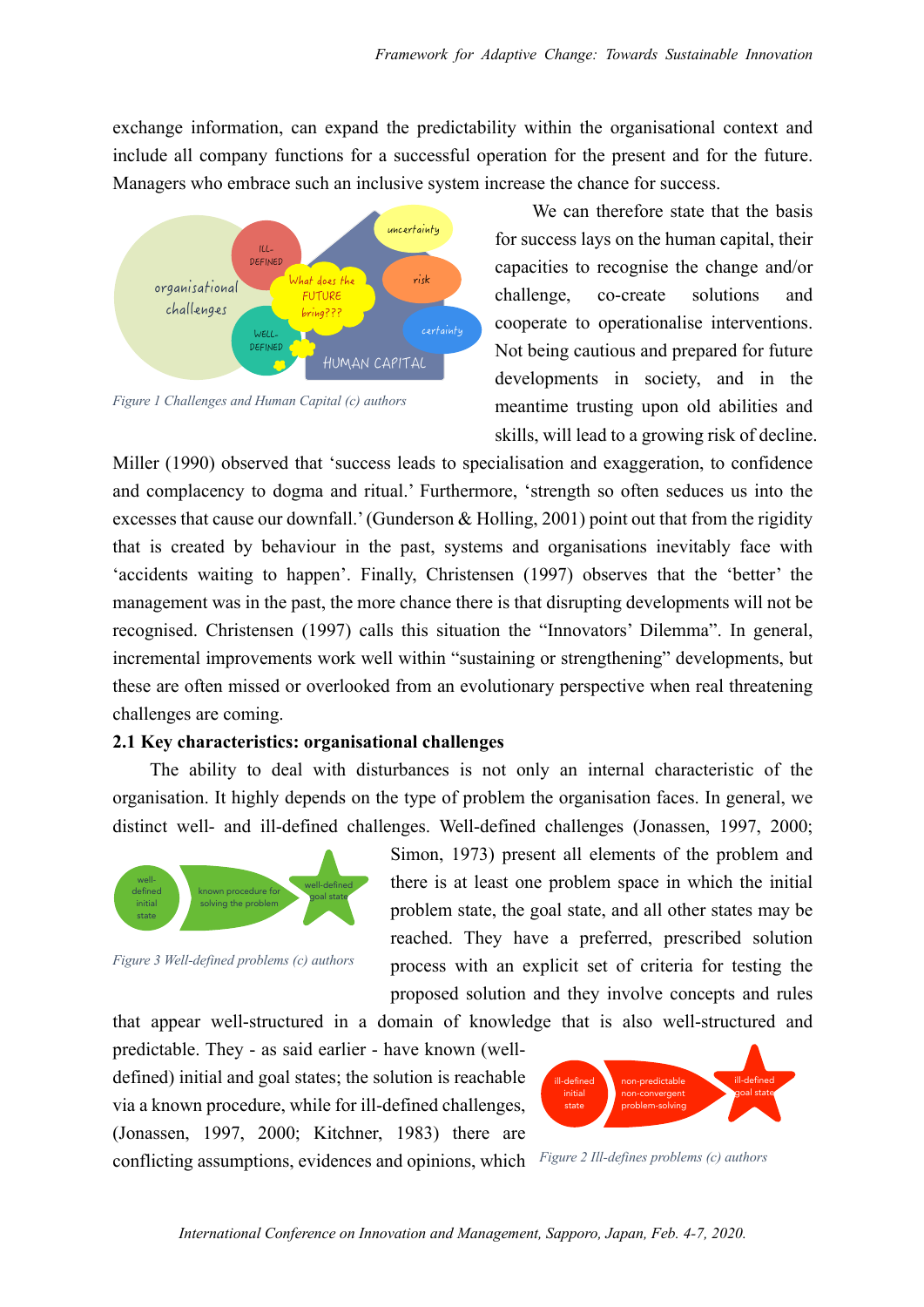lead to different solutions or no solution at all. Ill-defined challenges present uncertainty about which concepts, rules or principles are necessary for reaching a solution. They lack a clear initial state for which the answers (if any) are neither predictable nor convergent.

When managers can distinguish the possible challenges and their well- or ill-defined character, they already gain more insights and consciousness to prepare for preventing or solving them. This is the first necessary step for a sustainable and successful operation which for the human resources are responsible.

#### **2.2 Key characteristics: The solutions space**

Answering organisational challenges is determined by the organisational behaviour and decision making which is absolutely in relation with the human resources along with the aspects of (un)predictability, mindfulness or mindlessness and blindness. The solution depends on another factor: the probability of the impacts (see Gigerenzer (2014)), which translates the challenge into decision-making, where understanding the difference between certainty, risk and uncertainty will become relevant.

A condition of certainty exists when the decision-maker knows with reasonable certainty what the alternatives are, what conditions are associated with each alternative, and what the outcome of each choice will be. Under conditions of certainty, accurate, measurable, and reliable information are available to base the decisions on. The decision maker is aware of the cause and effect relationships, and this way the future is highly predictable. Routine and repetitive decisions characterise the day-to-day operations.

When there is no perfect information for the manager or when there is information asymmetry, then risk arises. Incomplete information about options or alternatives strengthen feelings, impressions, divinations which may bring ideas about the probability of outcomes (see Rawat (2018)). Decision-making in a risk setting requires the managers to determine the expectations to different alternatives, using the available information and previous experiences.

The fast-changing circumstances of today's life had led to an unpredictable environment in which we also need to formulate our decisions. In uncertain conditions, we cannot foresee the results of the decisions, as everything is changing constantly. In such a situation, we cannot possess complete information about the possible solutions and be aware of all available

alternatives, neither their associated risks nor their consequences or probabilities. Decisions must be made based on uncertain information without being sure if they are entirely reliable or not. Managers make assumptions about the situation and try to set a reasonable framework for decisionmaking. The decisions depend on judgments *Figure 4 Challenges and the solution space (c)authors*

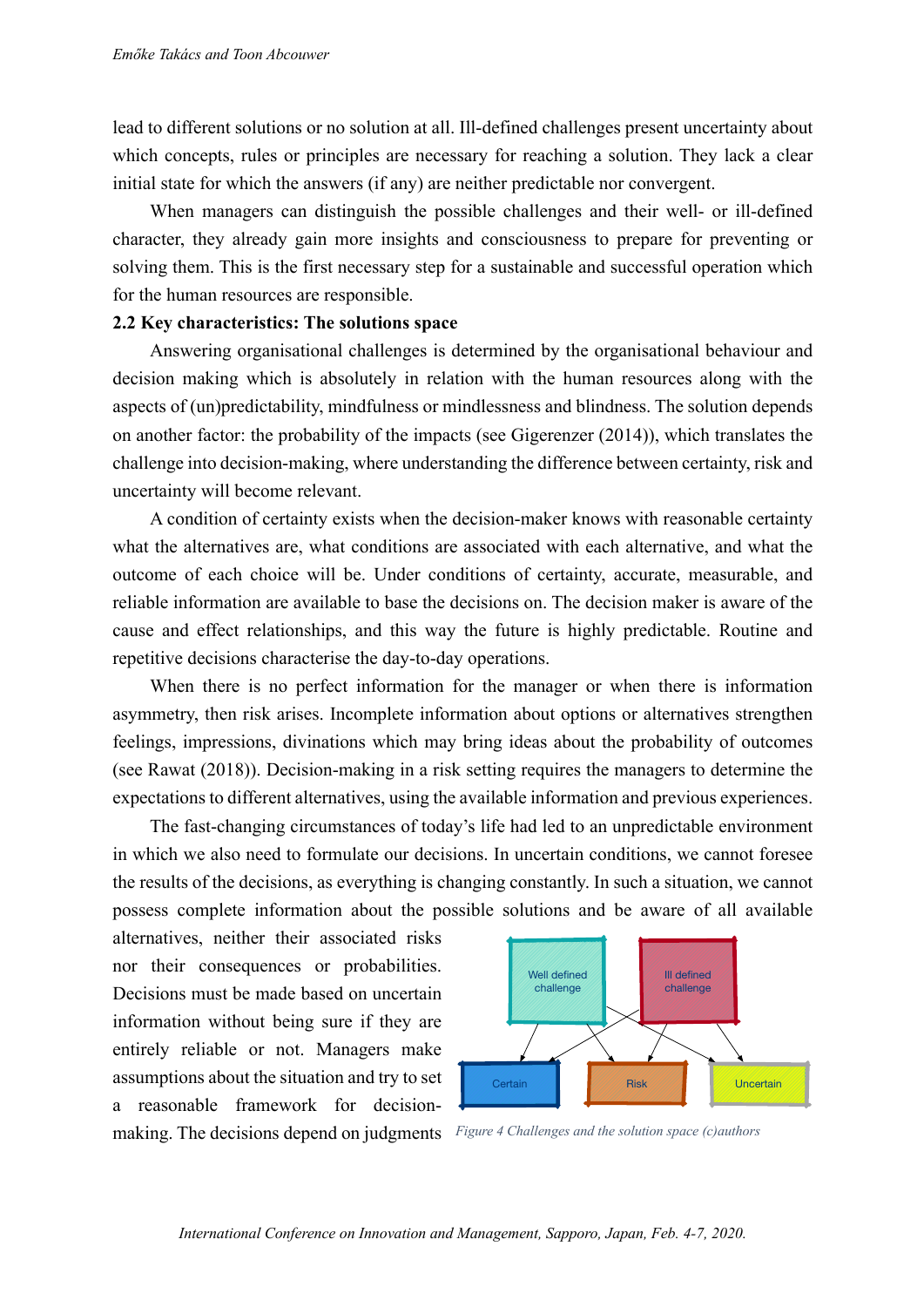and previous experiences, but also on creative capabilities and the ability of the human resources to deal with unpredictability.

The issue of probability is highly related to the organisational aspects. Thorough analyses to understand the organisations and the dynamics can help finding a balanced solution. When we understand the character and the origin of the challenge, we are better able to determine the set of potential solutions (the solution space). While in a well-defined setting it is clear, in an ill-defined setting it is way more challenging to find the desired solution, whether it is a certain solution, a risk or a setting of uncertainty, where the creative capability within the organisation is necessary for co-creating the solution.

We have to be aware that the assumption of a link between problem-space (well-defined versus ill-defined) and the solution space (certain, risk, uncertain) is not always straight forward. For many well-defined challenges we simply do not know an answer, while an ill-defined challenge might be easily solved when we finally understand what the problem is.

# **3. Always Successful: The Different Phases of Operation in a Dynamic Context**

It became clear that we cannot assume long-term sustainability of current successes. The increased attention on organisational developments and dynamics turns the focus on adaptive and resilient organisations that respond to changes in a robust manner. According to Taleb (2010) the objective of the organisation is to continue operating in a context in which imminent crises or drastic changes are considered "normal" and in certain cases even inevitable, and where "business-as-usual" is an exception. Dealing with short- and long-term developments simultaneously, organisations show resilience when they accumulate their capacities and knowledge from the usual situation and combine them with creative capabilities to be ready for radical change, new combinations, innovation and significant renewal.

Organisational culture is ideally based on past good practices (being proud on the past) and on curiosity, openness and agility for an unknown future (curious to the future). The existing knowledge and practical experience combined with a drive for creativity set the room and the means to the necessary innovation to the changing environment. Being curious for the "new", establishes the ground for strategic choices. Fukuyama (2011) says "The adaptive organisation can evaluate a changing external environment and modify its own internal procedures in response. They are the ones that survive since environments always change", however, we have to remind that this attention for change is not new.

Over the past decades, a number of change approaches have been developed. In many cases their starting point is a disruption that leads to a need for change. For dealing with them, a choice is made to choose a process to get from problem to solution with the objective to solve the specific challenge. Continuous change is introduced when dealing with a number of independent changes. Many of these change approaches lead back to the traditional Lewin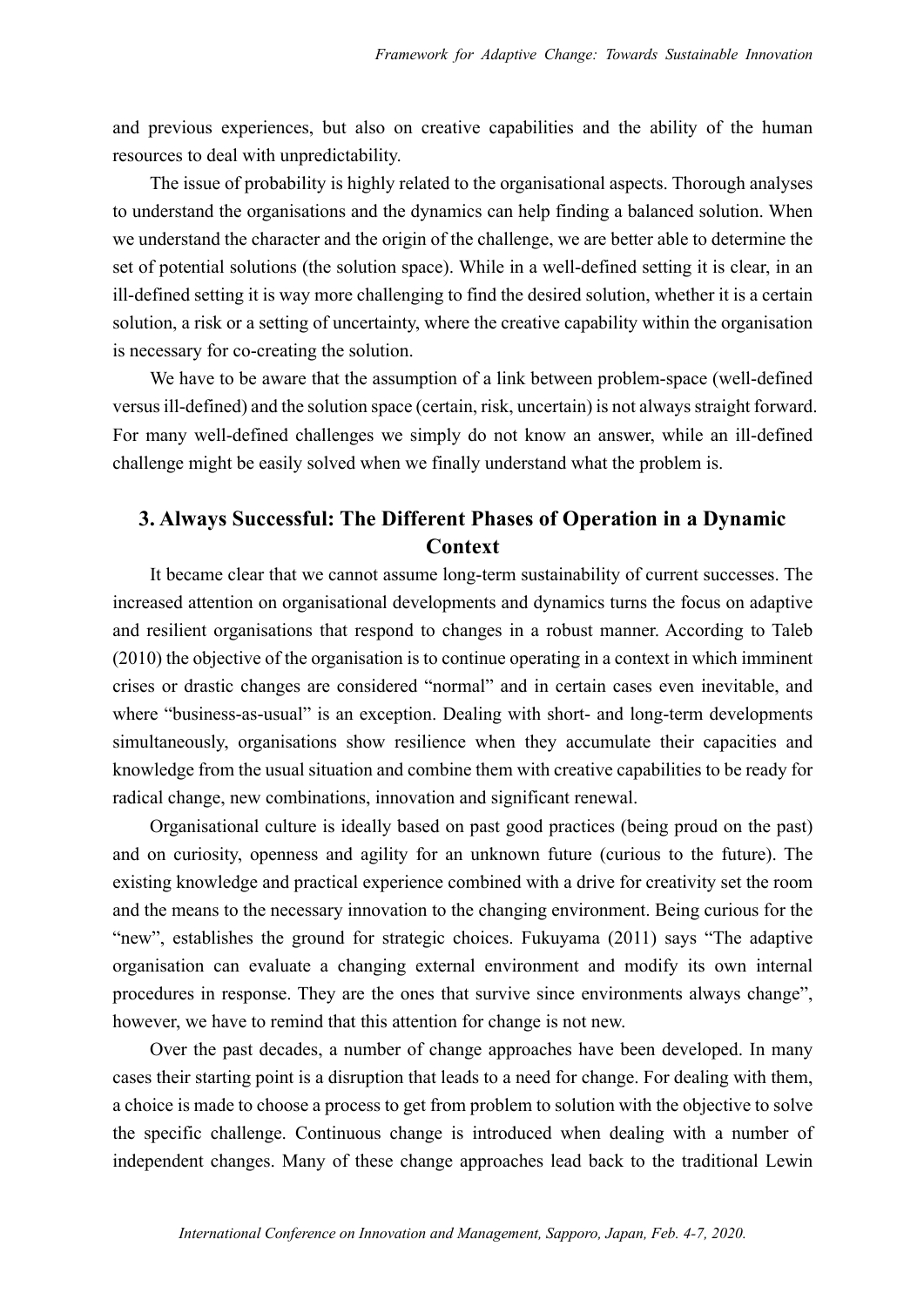approach (Kaminski, 2011; Kritsonis, 2005; Lewin, 1947a; Lewin, 1947b) of - unfreeze – move – refreeze - based on the basic assumption that the organisation should be as effective as possible. The proposed process focuses on unlocking the old assumptions, and facilitating the development of new approaches, preparing the organisation to make the change and make the move and finally reach the objective strived for. After fulfilling this sequence of steps, we are ready: problem solved.

For further deepening these approaches, the research focuses on the type of change organisations are facing. Does organisations have to deal with single changes of do we look at incremental developments. In practice, distinctions have been made regarding the characterisation by the rate of occurrences (Kritsonis, 2005; Todnem By, 2005). Todnem By (2005) identifies the following change characteristics (Balogun & Hailey, 2008; Burnes, 2004; Grundy, 1994; Luecke, 2003; Senior, 2002)

| <b>Type of change</b>  | <b>Balogun and Hope Hailey (2008)</b> | <b>Burnes</b><br>(2004) | Grundy<br>(1993) | Luecke<br>(2003) | <b>Senior</b><br>(2002) |
|------------------------|---------------------------------------|-------------------------|------------------|------------------|-------------------------|
| Discontinuous          |                                       |                         | X                | X                | X                       |
| Incremental            |                                       | X                       |                  |                  |                         |
| Smooth incremental     |                                       |                         | X                |                  | X                       |
| Bumpy incremental      |                                       |                         | X                |                  | X                       |
| Continuous             | X                                     | X                       |                  |                  |                         |
| Continuous incremental |                                       |                         |                  | X                |                         |
| Punctuated equilibrium | X                                     | X                       |                  |                  |                         |

Todnem by (2005) also identifies that a different approach to the characterisation of organisational change is relevant to mention, based on the question how the change comes into practice.

- *Planned change:* When we are aware of the change that we could predict, we are able to prepare ourselves for the challenges.
- *Emergent change:* Dealing with challenges that emerge, often have a disruptive character, which for the organisations need to prepare. The change capabilities have an infrastructural character.
- *Contingency:* When a set of alternatives can be formulated for different challenges, and the organisation is well prepared for changes in the external world.
- *Choice:* Not all changes initiate from the external context of an organisation. Todnem By (2005) refers to Burnes (2004), who said "There is certainly evidence that organisations wishing to maintain or promote a particular managerial style can choose to influence situational variables to achieve this".

These approaches search for solutions for dealing with or prepare for a single challenge. There is a growing need for identifying change as a continuous process, while until now it was mainly studied from a 'discrete event' way of thinking, thus as a sequence of single event challenges. Although such theories, like the Kondratiev cycle (Tinbergen, 1981), Thompsons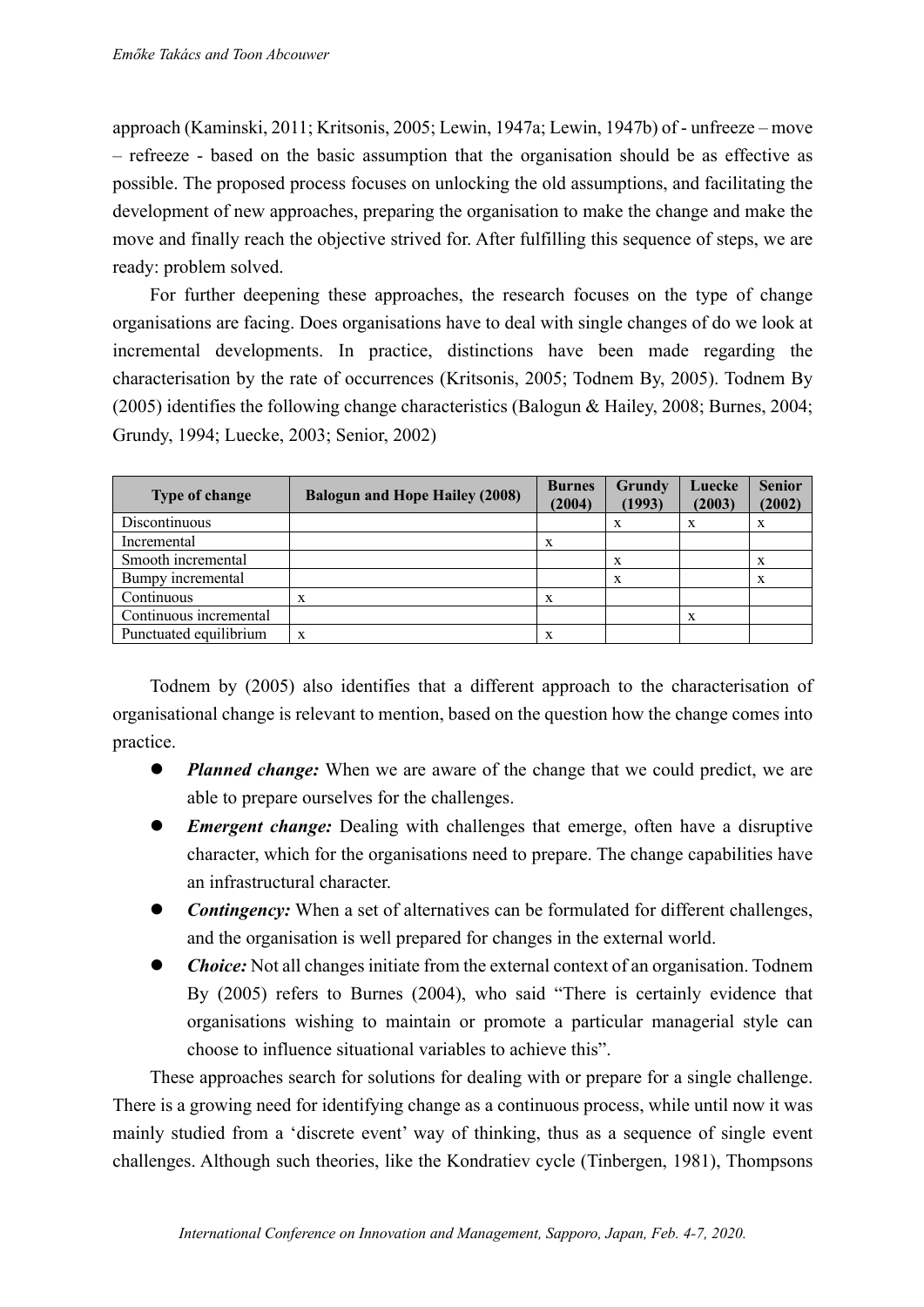Organisations in Action approaches (Thompson, 1967), Perez with her Technological revolution approach (Perez, 2002) etc. exist, it is ecology that stresses the focus on resilience and adaptive organisations (Ensor, 2011; Gunderson & Holling, 2001; Holling, 1996, 2001; Walker & Salt, 2006) and suggest to deal with disruptions.

The concept of resilience explains how systems deal with disruptions, with a distinction between engineering and ecological resilience. Engineering resilience is the ability to deal with disturbances and bounce back to the old state of equilibrium. In case a disturbance is so disruptive that it is no longer possible to get back to the initial state, the system will experience the need to find a new way. In ecological systems the 'new' state is not a topic to be studied in full detail. The new state emerges from the circumstances. While in societal systems, influencing the new state that a system is reaching for, it is important to understand and guide the necessary change process. For this reason – among others - (Ensor, 2011) introduces the concept of social resilience, which is the ability to contribute to the newly developing state of the system. As in ecology, in business studies and in political science the reasoning is based on the assumption that dealing with disruptions is a continuous process, a fourth type of resilience is introduced: the ability be able to deal with a never-ending sequence of disturbances. In this article we link the change approach to these four types of resilience and developed the adaptive cycle of resilience, that will be further explored in the next paragraph.

#### **3.1 The adaptive cycle of resilience**

Ensuring continuity within developments by any kind of organisations (public, private, NGO, etc.), the adaptive cycle of resilience model (Abcouwer & Parson, 2011; Abcouwer & Smit, 2015; Abcouwer, Takács, & Keményffy, 2018) can serve as a good starting point for identifying the necessary management skills and knowledge requirements in the different status, where the organisation finds itself. According to the ACoR model, every organisation goes through a cyclic development following a standard path, beyond the boundaries of the wantmust-can tensions (Heene, 2002) of the organisations. The model is based on the assumption that change never ends, this cycle can be seen as a continuum with multiple states in which an organisation resides in a sequential way. We describe the model briefly.

The on-going process starts from a presumed state of equilibrium (see bottom-left of the cycle). In Quadrant I: 'Equilibrium', the organisation is in balance with its environment, there are no signs for threatening change (certainty), so business as usual, efficiency and effectiveness are key. In this setting the organisations know what they want, and they trust their abilities to operate. It is a simple phase from a management point of view, because the goals and the methods are clear and unambiguous, and there is not a reason to change the good old way of working, only preventing problems from happening. The trust in the capabilities of the organisation is high, and there is enough confidence that they are capable to cope with the possible threats by using the currently applicable management tools and skills, as available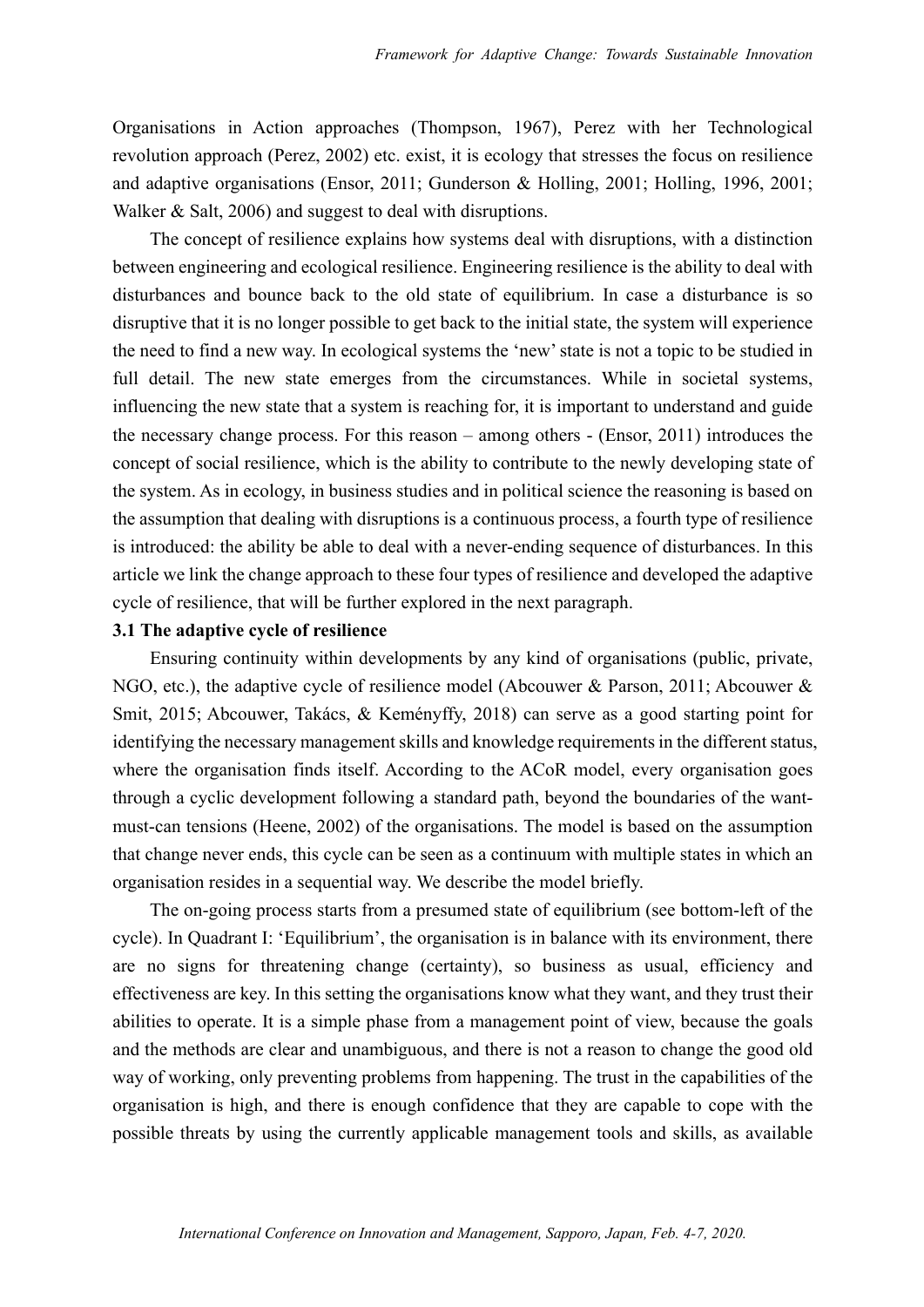within the existing dominant coalition. In this quadrant, improvements take place, while the status-quo and the prevailing operational model remains unchanged. When external influences distract the equilibrium or if a 'Black Swan' occurs (Taleb, 2010), the organisation can get too far from finding a way out of the new situation, and a 'challenge' (uncertainty) may emerge.



Becoming aware and accepting the urge for change suddenly moves the

*Figure 5 Objectives in the ACoR (c)authors*

organisation to Quadrant II: 'Challenge', where uncertainties regarding what the organisation wants and can do require managerial intervention to find new solutions and apply appropriate skills and attitude. The start of a challenge usually demonstrates that the existing dominant coalition is no longer applicable and capable to deal with the situation with its previous experiences. There is a need for creativity to develop new varieties to the action repertoire, facilitating the organisation to design new solutions and look for new futures

This development leads the organisation to Quadrant III: 'New combination, where leadership and awareness are critical'. A thorough analysis (pilot studies, impact assessments, scenario analyses, etc.) must take place to develop realistic and viable options for the future. Following the compilation of the set of options, a decision must be made as a defensive reaction to the internal and external threats, to choose the most appropriate intervention in the actual setting.

The transition from Quadrant III to IV: 'Operationalisation' is when the organisation makes a definite choice. Apart from deciding about the option to be implemented in cooperation, there is a ground for involving different specialisms and for creativity. The choice to be implemented is often made by intuition and gut-feeling and entails uncertain results. In this phase, new initiatives are no longer sought, and one strives to promote the cooperation and support of relevant staff once again. This fourth stage, which is about ensuring the successful operationalisation and upscale of the chosen opportunity into a 'New state of equilibrium'. Again, rationalisation of processes, attention on efficiency and effectiveness, re-establishing routines result in a new business-as-usual situation.

## **3.2 Change and ACoR**

When we reason through the ACoR we can use several angles to approach this issue to better understand the challenges facing. Consecutively we focus on the objectives strived in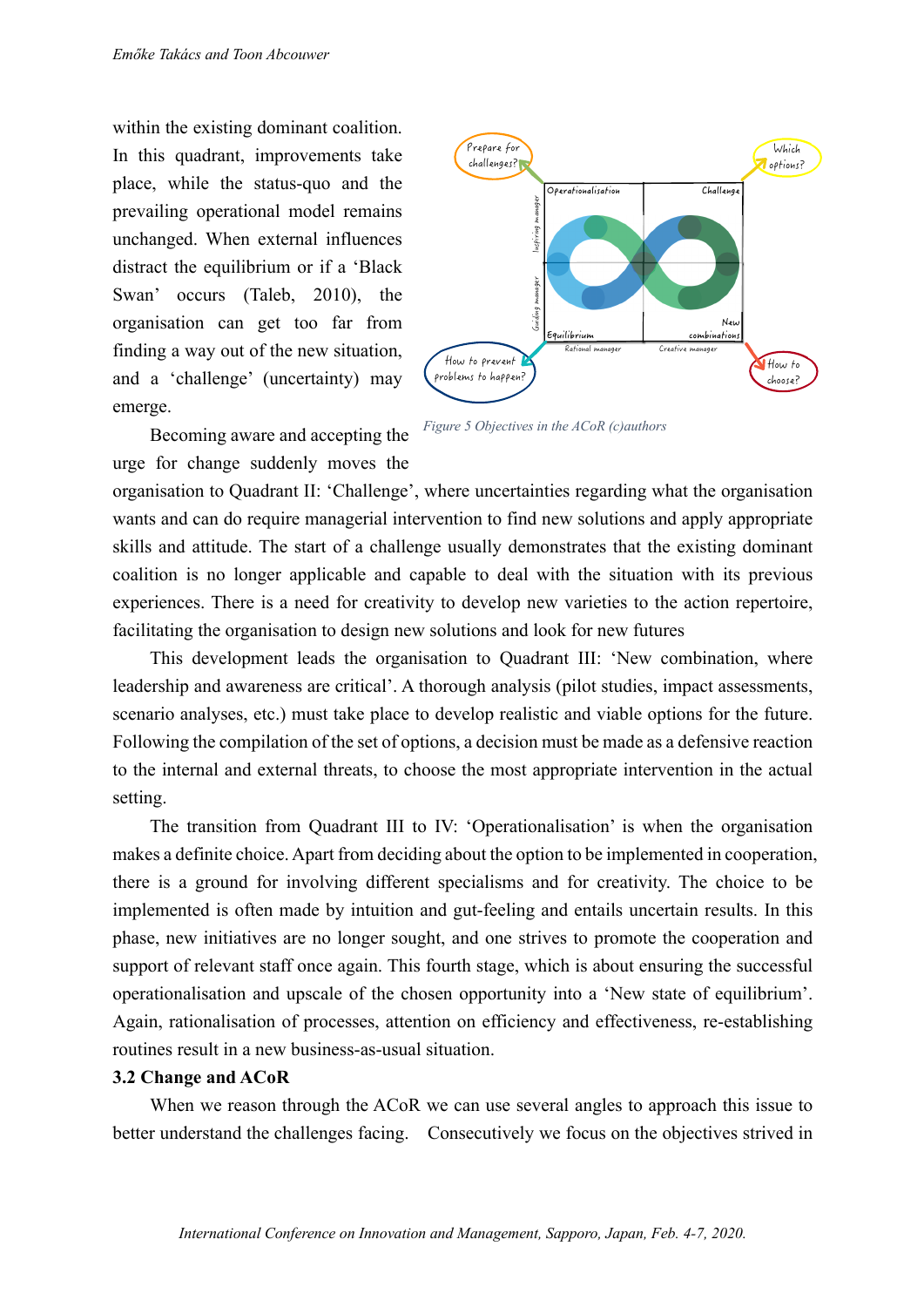the different quadrants of the model, to the process bringing the organisation from quadrant to quadrant and we focus on the human factor.

#### **Objectives through the ACoR**

Every quadrant can be characterised by the objectives striving for (Abcouwer, 2015; Abcouwer & Parson, 2011; Abcouwer & Smit, 2015; Abcouwer & Takács, 2018a).

- l **Equilibrium quadrant**: Rationalising forms the base for trying to prepare to deal with coming challenges and to prevent to be hit by a crisis. Focus on efficiency and effectiveness is the 'normal' approach. The main focus is thus: *Prevent problems from happening*
- l **Challenge quadrant**: When the organisation is facing a challenge (or even a crisis), there is an urging need for creativity forming the base for the organisations. Focus should be on the capability to find solutions for the disruptive change and if this capability is not available on building it. The main focus is thus: *Designing new solutions*
- New combinations quadrant: After having found a set of potential solutions a choice will have to be made to prepare evolving towards operationalisation. An analysis will have to be made to judge which combination should be best helping the organisation to deal with the challenge. This requires leadership but awareness of management issues is crucial. The main focus is thus: *Choosing the appropriate intervention*
- **Operationalising quadrant:** After having chosen a preferred approach for dealing with the challenge, the chosen solution(s) require cooperation and involvement of different specialisms. Main focus is on management and optimisation based on leadership choices. The main focus is thus: *Prepare for implementation to deal with the challenges*

## **Dynamically moving through the ACoR**

We have focused on the individual objectives per quadrant, although the main approach assumes that organisations move dynamically through the phases. These developments mean a continuous change in attention (Folke et al., 2002; Gunderson & Holling, 2002; Holling, 2001; Westley, 2002).

l from equilibrium to challenge – **Release**

At a given moment, the complexity of the situation becomes that high, (also) as a result of unthought-of and unexpected external developments with a large impact, that the existing organisation is no longer capable of dealing with these developments. As soon as the organisation becomes aware of this, a so-called Gestalt switch occurs, bringing the organisation from confidence to insecurity, which cannot be explained by the actual events. Therefore, the point that *Figure 6 Change phases in ACoR (c) authors*

marks the challenge coming into being is based mainly on



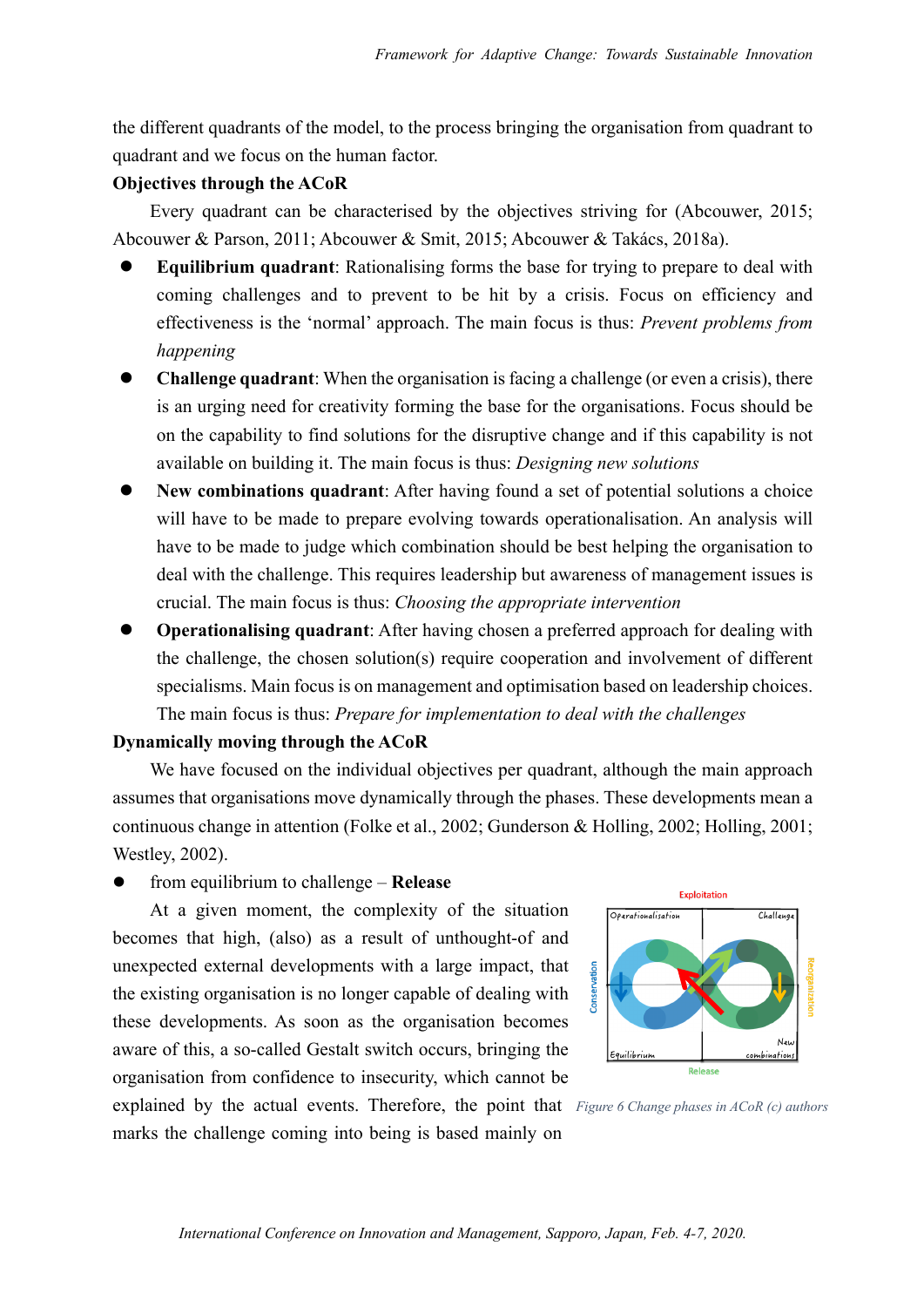perception! In the ACoR model, the transition to the challenge quadrant is fact. In literature the term Release is used for this transition.

# l from challenge to new combinations – **Reorganisation**

If during the challenge, the management's basic attitude is uncertainty, the creative powers, which came to fruition within the organisation, will create a situation where the future can be looked at with a nucleus of confidence. It leads to an optimistic and hopeful look towards the future. Because this should enable a far-reaching restructuring of the organisation, In literature this phase with the term Reorganisation.

l from new combinations to business – **Exploitation**

In terms of perception of the situation, the making of a definitive choice means that 'hopeful about the future' is replaced by 'confidence in the future' in the belief that the right choice was made. This choice was not made on purely rational grounds. Intuition and emotions play an important part in the decision-making process. Future success can hardly be proved. However, new initiatives are no longer sought, and one strives to promote the solidarity within the organisation towards the chosen solution. In literature the term Exploitation is used for this phase.

l from business to equilibrium – **Conservation**

As soon as the choices are made, one needs to pay attention to their operationalisation and improvement. Rationalisation of processes, attention to efficiency and effectivity become important, involving the regaining of bureaucratic structures, re-establishing routines that result in the organisation is being able to end up in a new business-as-usual situation. At that stage, solidarity reaches a peak again and the qualities in terms of potential of the remaining parties concerned are optimally utilized. The state of mind of the manager is changed from conviction regarding the choice for the future into confidence in the present. It is important to acknowledge that the business-as-usual situation thus achieved is not the same as the old one. Holling (2001) argues that the organisation's successfulness is determined by the extent to which it has the ability to achieve a new, different, business-as-usual situation. In literature the term Conservation is used for this phase.

# **3.3 Traps and thresholds**

Research on organisational change showed that there are several traps and thresholds that a successful change process should deal with. In ecology (Gunderson, Allen, & Holling, 2010; Gunderson & Holling, 2002; Holling & Gunderson, 2002) these traps are identified related to the process indicators as discussed before. Based on these traps we will identify the state of mind humans often face when confronted with these phases of dynamic change. Briefly described these phase transitions can be characterised as follows:

Release  $\geq$  Lock in  $\geq$  Fear for future

If the organisation is unable to break free from the old, lock-in is likely to arise. From a human point of view, fear for the unknown is often the base for this trap. Characteristic for this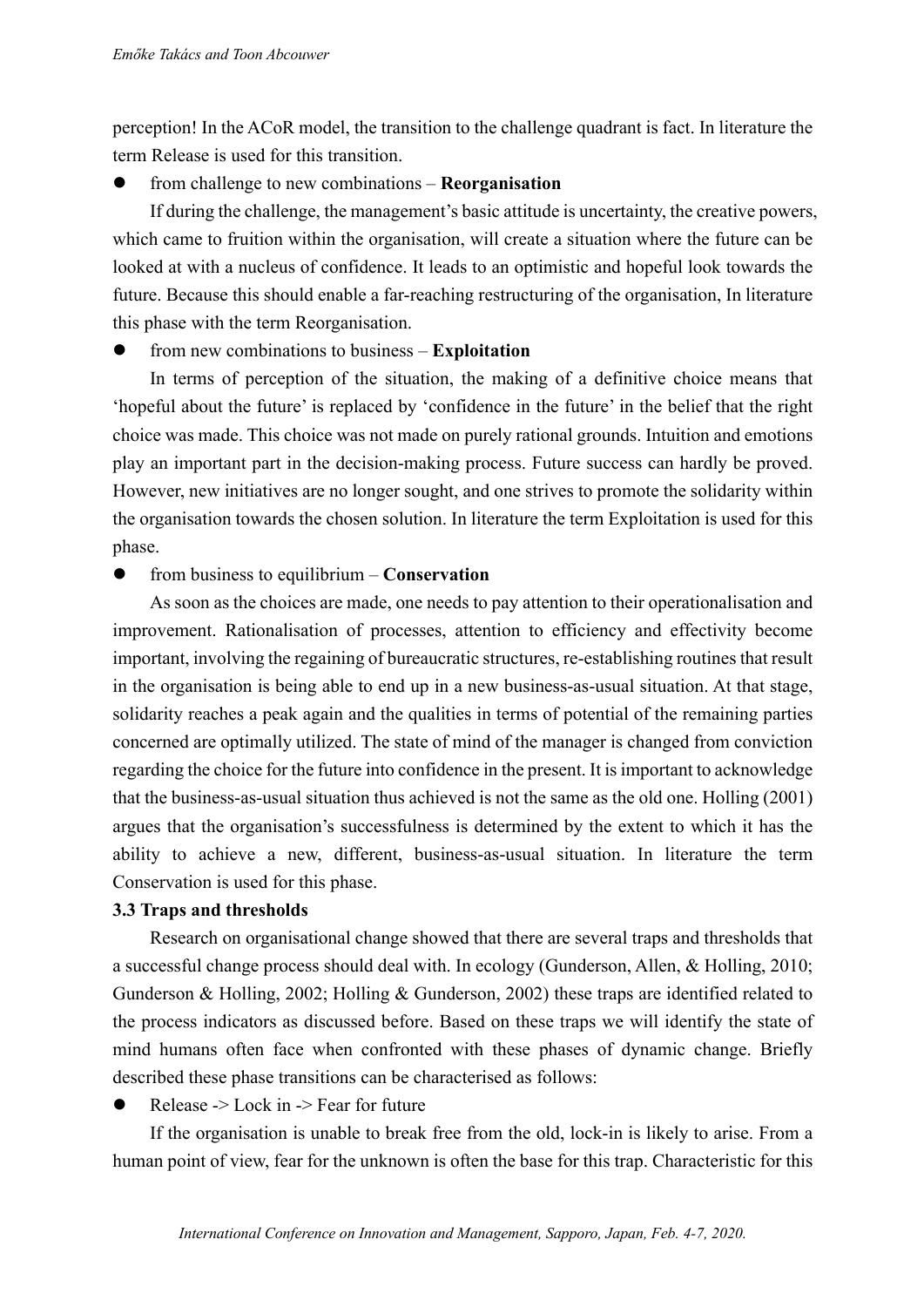setting is that if becomes obviously clear that the traditional way of problem-solving no longer works. Old proven approaches no longer work, and the management will have to let go the old way of working. An intensive process of searching for alternative and new ways of working has to be started. Due to high performance reached in the past, where a constantly focus was on raising performance by being more efficient the system has lost many resources to be resilient. A natural tendency arises to stay what they are. Where the old way of working performed well, losing that certainty should thus be avoided.

l Reorganisation -> Poverty -> Lacking creativity

While facing a disruptive development, organisations are eager to prepare for dealing with it in the shortest possible timeframe. Highly creative solutions will have to be found. This process of being open to divergent thinking to broaden the view and initiate new insights and alternative interventions highly depends on the ability of being creative. But what if this ability of being creative is lacking? Literature identifies this lacking as the poverty trap. Gunderson states that in many cases the poverty trap is caused by poor management as they lack the resources for renewal what makes they are vulnerable to change into many different states.

Exploitation -> Isolation -> Lacking courage and persuasiveness

Where in the combination phase the alternatives are developed, on a certain moment, choices will have to be made what to implement to initiate the development towards a new equilibrium. When the organisation is not able to convince that a movement will have to be made the Isolation trap might come into practice. This trap is characterized by relatively high capital or potential capital, in the sense that a number of options are available, but we also see a low connectivity with the organisation. Low resilience is the logical result, especially when those who developed the new alternative options are lacking courage or are not able for being persuasive.

Conservation  $\geq$  Rigidity  $\geq$  Resistance against change

Upscaling the new approaches to optimise the effect of the newly developed problemsolving approaches will only be successful on the moment that the organisation is open to change. However, many are facing an intensive command-and-control culture that brings the all kinds of forces and resistance against change into practice. In addition to the command-andcontrol culture (Holling, 1996), rigidity traps have other characteristics, including (1) avoidance of learning (from past mistakes), (2) lack of trust among management institutions and stakeholders, and (3) strong feedbacks that maintain core elements of the status quo. Implementing successfully the newly developed ways of working is far from obvious.

Escaping these trap poses some of the most difficult and frustrating issues facing resource managers. These problems are best confronted by active adaptive management approaches that attempt to unravel the complexity of these traps by attempting management actions designed to help understand as much as meet other social objectives.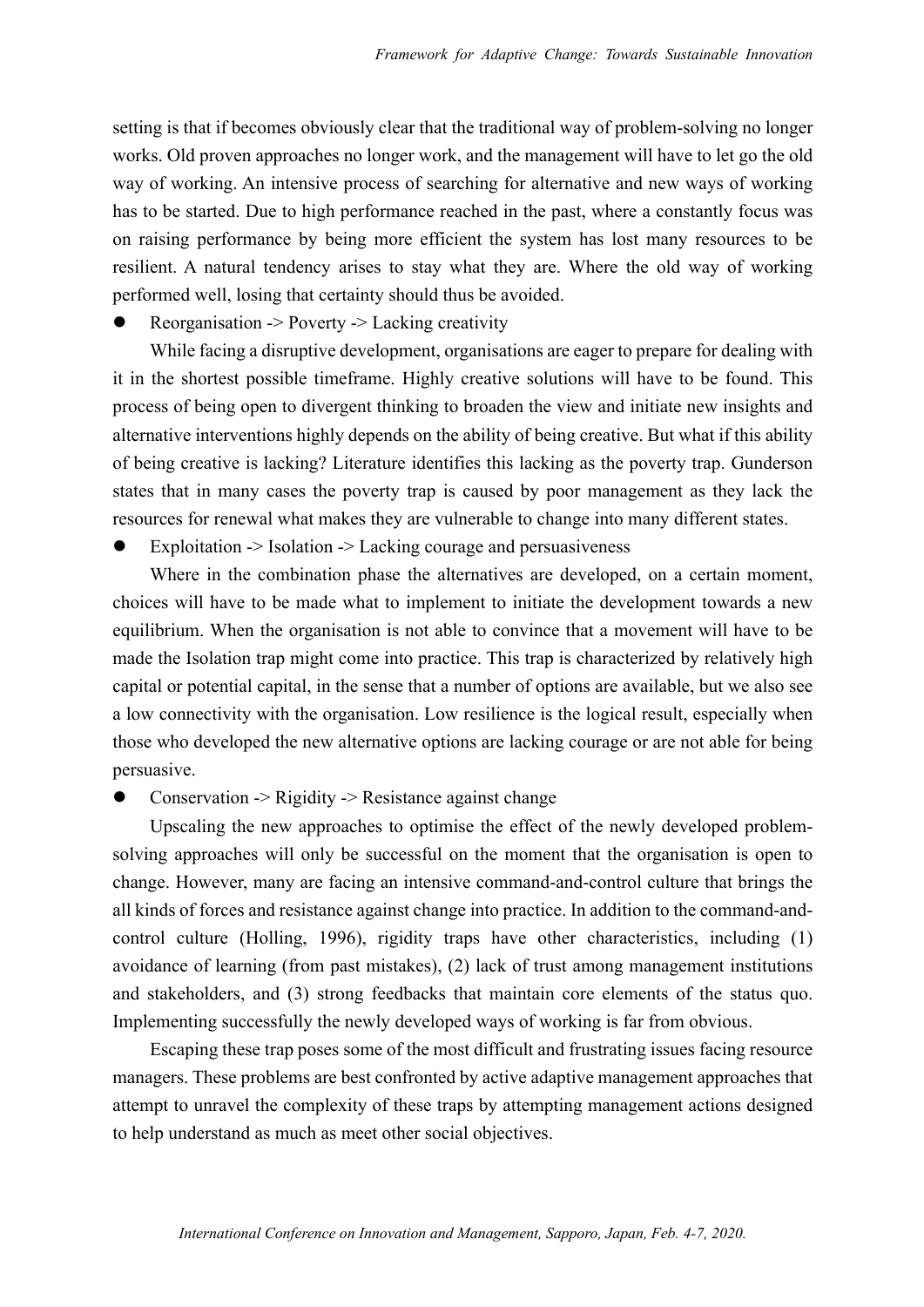Integrating the above-mentioned line of reasoning into one grand view on organisational change in contemporary contexts leads from an insight based on confidence to one based on uncertainty. Following the ACoR idea, the organisation might come back to a newly state of confidence based on trust on ones' own capabilities leading to a state of being hopeful about the future.



*Figure 7 The grand picture (c)authors*

The process requires different states of minds of the involved humans, which leads to the question how to prepare and equip for challenges those involved in the process. Implications for HR are thus important to further elaborate.

# **4. Implication for Human Resources**

There are many important reasons why the above-mentioned alternative ways of working are of growing importance to deal with challenges modern organisations are facing. The main reason, in summary, is that future developments are unpredictable, and they are leading to an increasingly complex world that can only be approached by focusing on a higher level of specialisation. This leads to two developments:

1. Complexity requires a deeper understanding of the developments with a mono disciplinary tendency in research, reflecting on research-based education where classes are only organised around focused topics of the current institutional research,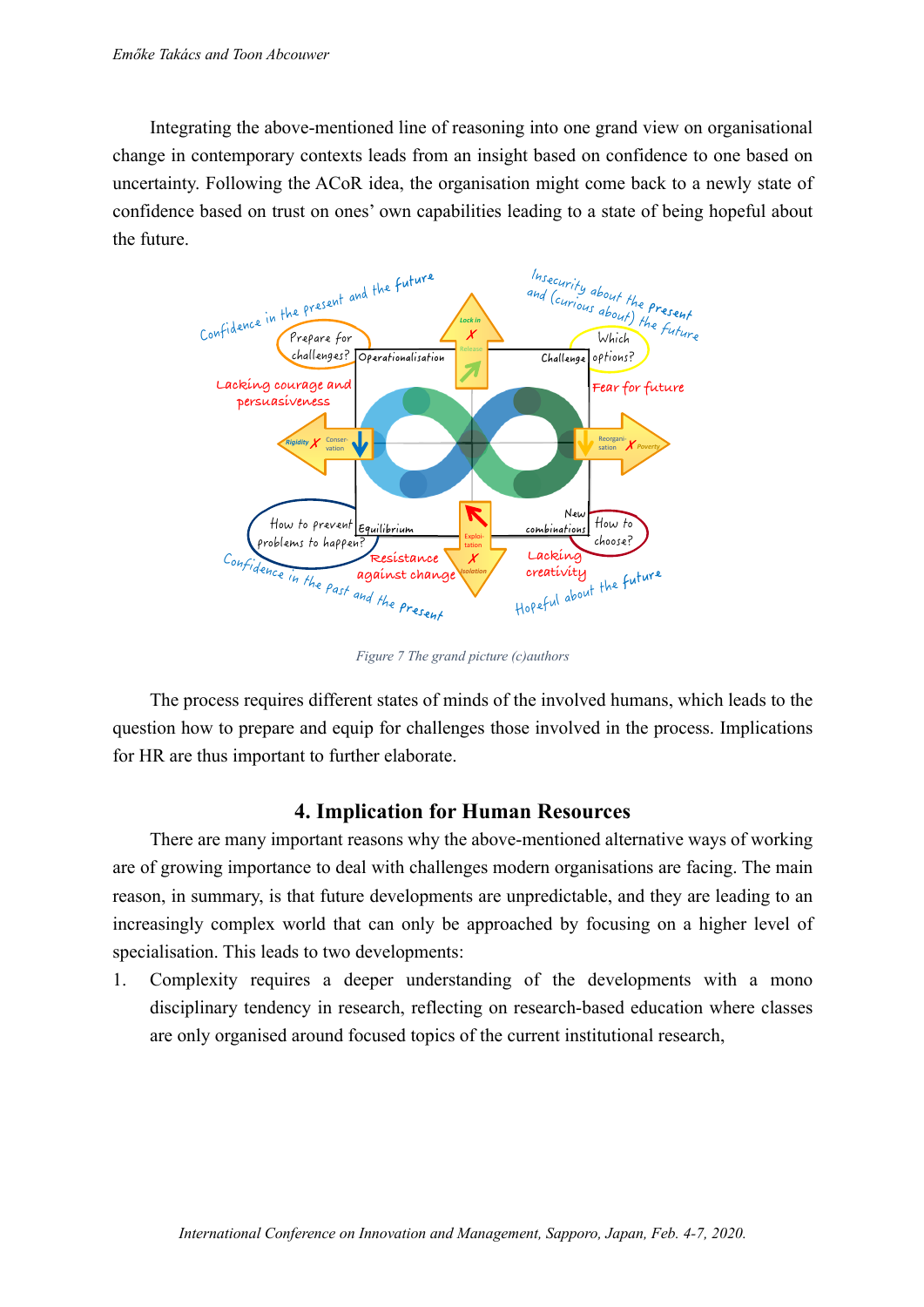2. Large commercial research institutes show the tendency of concentration of research based on profitability instead of on societal benefits. The term 'frightful five' for the major



*Figure 8 T-shape competencies (c) authors*

growing complexity.

research institutes (Amazon, Apple, Facebook, Google and Microsoft) emphasises this tendency, causing a concentration of research on a limited number of fields.

Both developments show that specialisation is vital in current research. However, on a societal scale, there is a need for multidisciplinary approaches of contemporary problems. An increasing demand for coordination and flexibility to be able to deal with the impact of the

The uncertainty around the complexity forces organisations to make use of knowledge on a broad range of topics. Problems are in a declining number of cases based on a single area of interest. Combination of different insights is a necessity that is becoming indisputable. So, in conjunction with the need for specialisation, there is also an increasing need for multidisciplinary working. In society, the so-called T-shape competence model is introduced to deal with this need. However, being both a deep specialist on a specific topic as well as a broad generalist to integrate the different specialisms, is not a capability that is gifted to everyone.

Linked to this development we see growing attention to focus on education, in the sense

of being creative and able to integrate and combine different insights, versus training, mainly focusing on building knowledge and skills. As both aspects of learning are crucially important, incorporating these two tendencies will be the challenge for future education. Among others, this means that there is a growing need for finding a balance between focusing on knowledge and in the meantime on the development of appropriate skills and an attitude of curiosity.

The development as described above



*Figure 9 Management and leadership in ACoR (c)authors*

will be necessary for organisations to deal with future and unforeseen developments. It is clear that there is an absolute need for being flexible and resilient.

The heart of the solution is in the people: managers, leaders and the available human resources (Choudhury & Haas, 2018; Donaldson-Feilder, Lewis, & Yarker, 2019; Dover &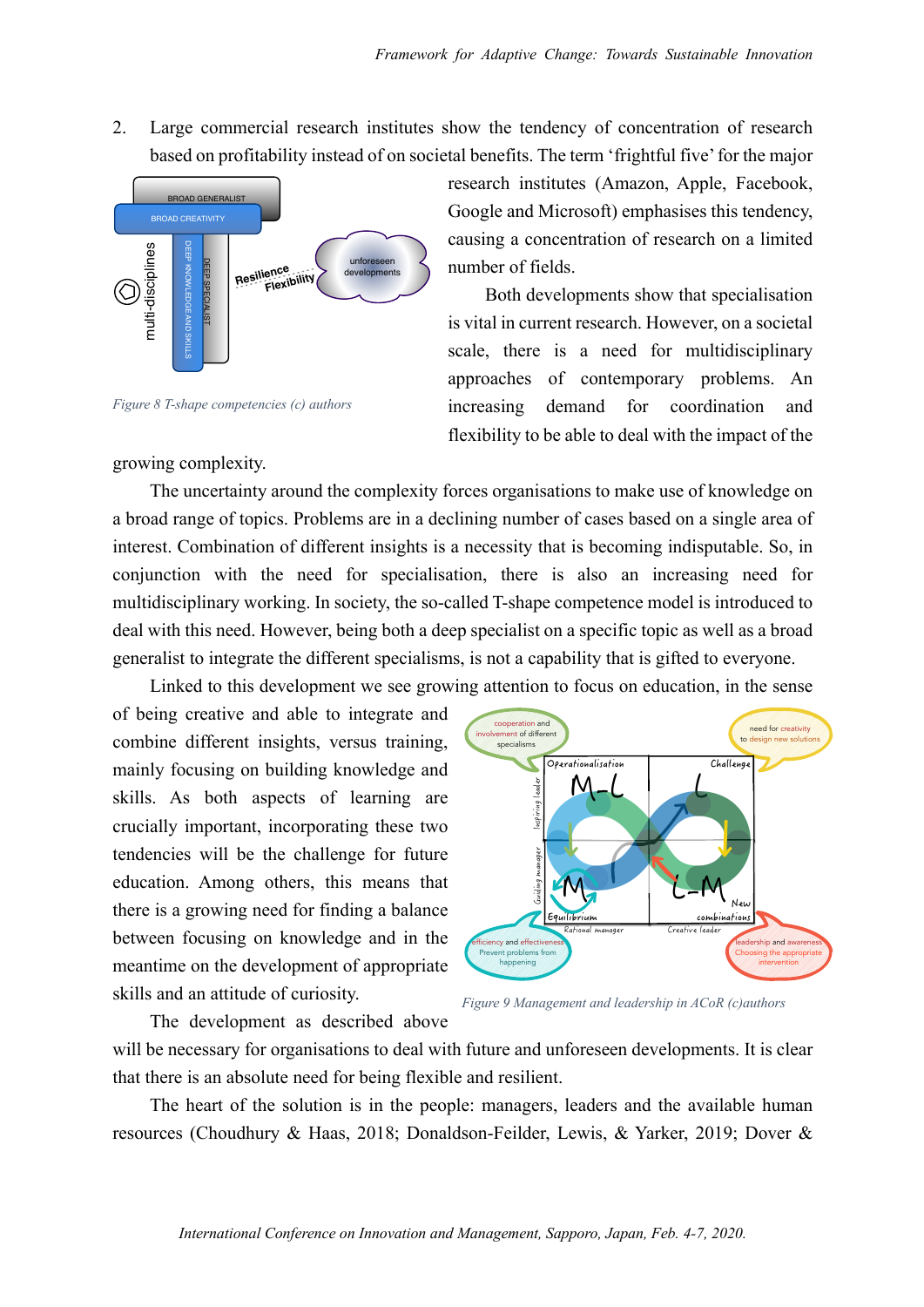Dierk, 2010; Joseph, Orlitzky, Gurd, Borland, & Lindgreen, 2019; Kotter, 2000; Mintzberg, 2009). They are placed in the middle of the problem-solving process:

They are the ones who can make sound judgements on the actual situation, by analysing the challenge based on their knowledge, experiences and feelings; who can decide on which interventions are the ones able to make the change, by designing possible solutions for the identifies challenge; and who can choose among the available responses and plan the change process to solve the problem/challenges by making decisions on which solutions to use to intervene. The chosen intervention will have to be operationalized, implemented and up scaled to a successful one.

According to the identified setting of the analysed challenge, for the particular phases of the ACoR model, we need different kind of professionals. To be successful in the whole cooking process, we need an excellent person playing the leader/manager-role, however, it will have to be accompanied by a team of business professionals to ensure a good performance. For this reason, we think that it is crucial to choose both the right leader/manager supplemented with good fellow workers cooperating in a team, to ensure proper design and implementation of the necessary change process. The focus in the different change phases and people requirements can be linked to the different phases in the ACoR.

The different requirements towards the managers and teams of an organisation, the roles of education and knowledge management appear. When developing education programs to the staff of an organisation, needs and evaluation are very important, especially in the setting of our dynamic world.



*Figure 10 Management / leadership and the solution space (c)authors*

On the left side of the ACoR, HR need to

- Organise creativity from within the organisation and where necessary with external help, which we call Reorganisation
- Recognise challenges: Release (and recognise to switch)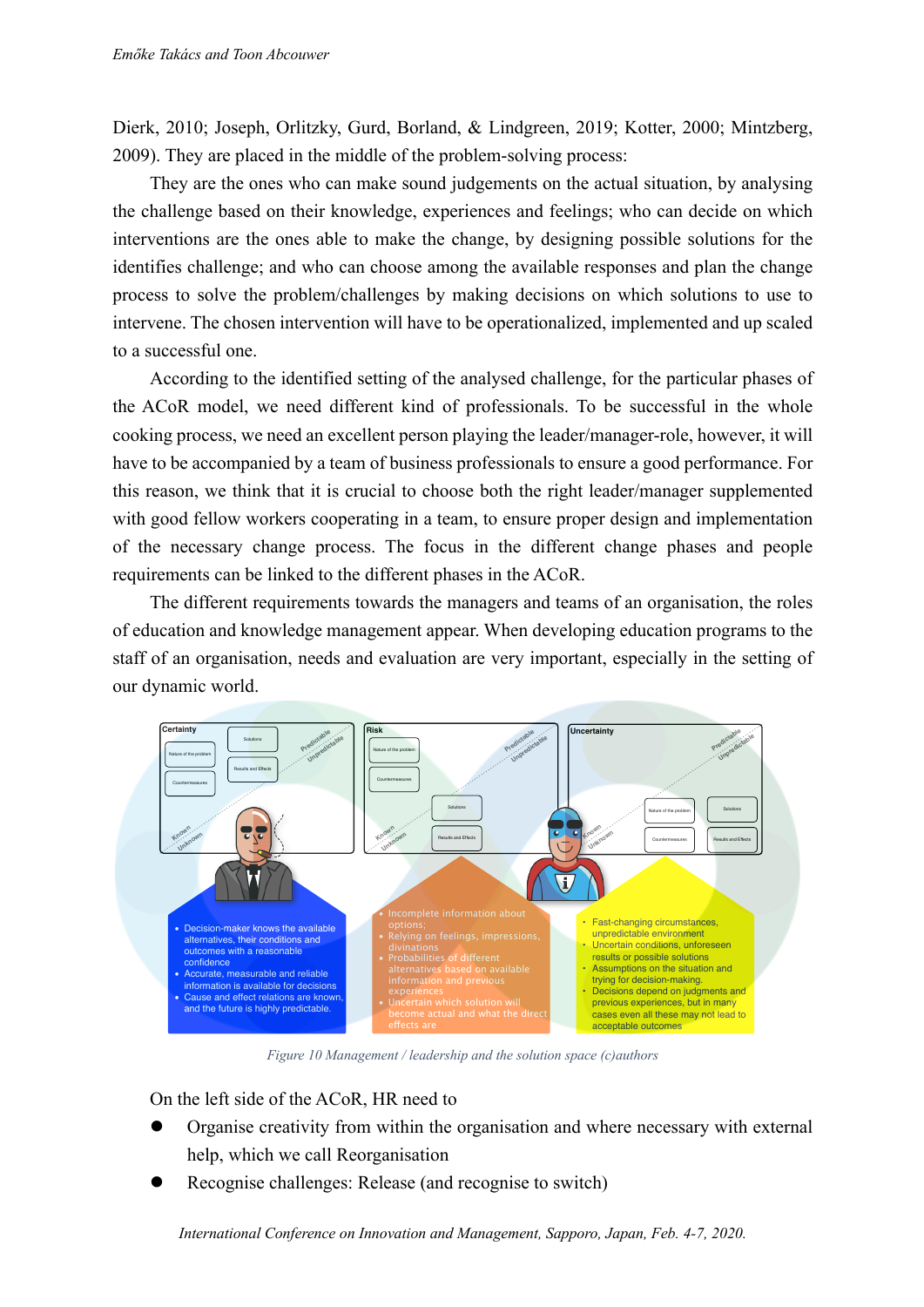Requirements for HR for the management tasks on the left side of the ACoR are:

- Focus on rationality
- Strive for stability and for reaching a new equilibrium
- **Optimisation is key**
- First order learning focusing on continuous and stepwise improvement

On the right side of the ACoR, HR need to

- Dare to innovate: Exploitation (and recognise the switch here)
- l Implement innovation: Conservation

Requirements for HR for the leading tasks on the right side of the ACoR are:

- Innovative / intuitive behaviour
- Change oriented
- Capability to be innovative is key
- **•** Second order learning aiming at dealing with change

The crucial role as mentioned is in identifying the switch. The main capabilities to recognise the switch are:

- l Ability to smell the need for change
- Dare to innovate
- Operationalise innovation

# **5. The Importance of Life-Long Learning and Continuous Feedbacks**

From the HRM perspective to satisfy managers and the participating teams requires knowledge and information on their needs and requirements, thus again, evaluation and adjusted educational programs.

HRM in innovation needs an intelligent solution which collects the knowledge of the

employees, and offers a platform for information, communication, co-creation and managing collaboration, which can serve as an innovation sack.

As education in current practice is mostly organised regarding learning objectives and end-terms of the curricula and measurability of the effectiveness of our education the capacity of reacting flexibly on upcoming challenges is not well developed. The requirements for education are changing while the general structures in our educational systems stayed *Figure 11 Knowledge handling (c)authors*the same. We indicate the relevance of these issues by raising some important topics:





The need for understanding dynamics in society

From a theoretical perspective, we referred to a model that found its origin in both organisation theory as well as ecology: in the adaptive cycle of resilience, disruptions originate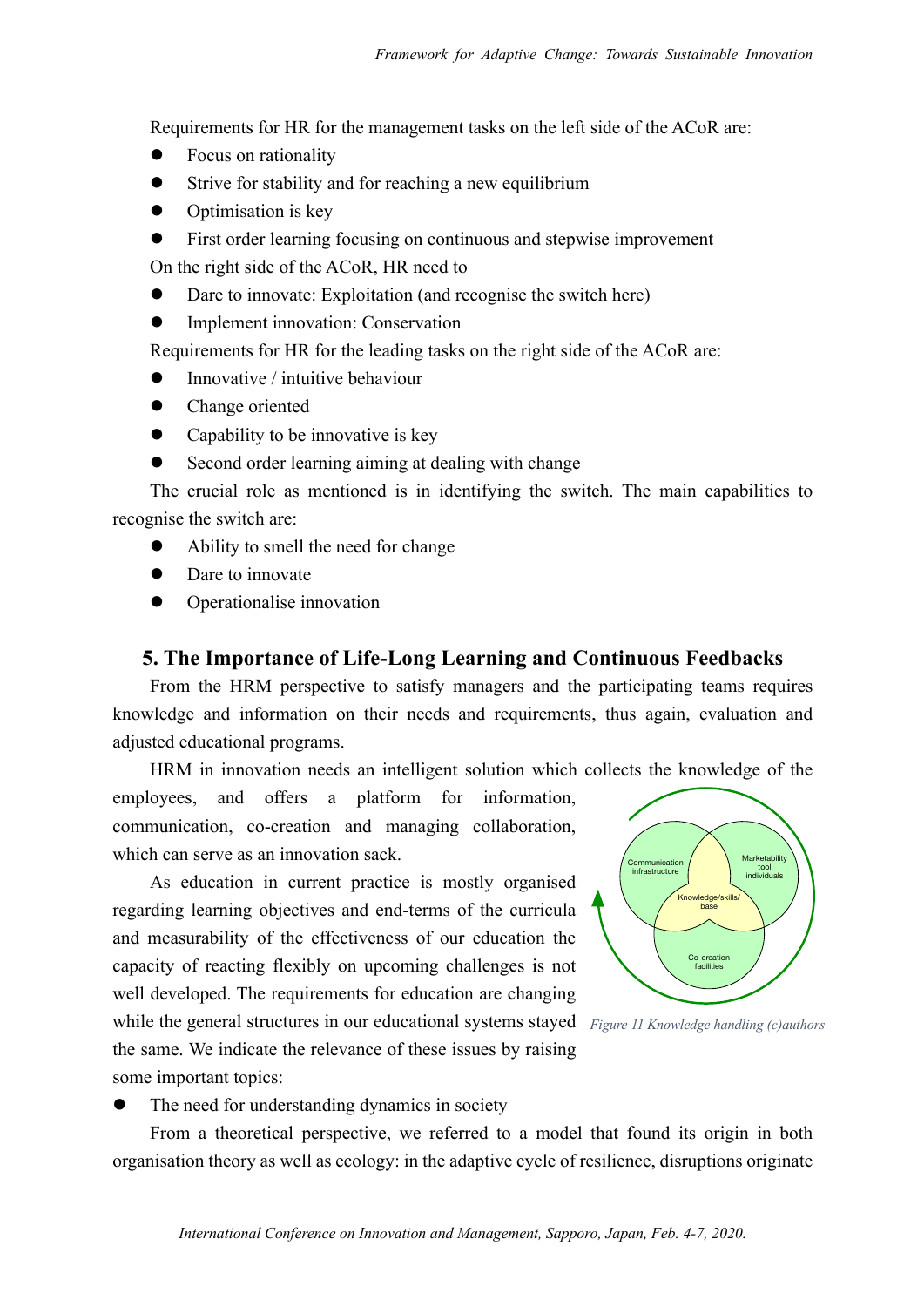in any development both internal as well as from any source of growth outside the system. The theory explicitly stressed that any operationalisation would probably lead to the initiation of a new challenge. This cyclical aspect of consecutive challenges is one of the main reasons for the need for flexibility in education, based on this learning is also a continuous concept.

The relevant probability for determining the solution for appearing problems

Regarding the availability of solutions, we linked to the theoretical insights of Gigerenzer (2014). He identifies three forms of probability: Certain – Risk – Uncertain. To summarise, in case of certainty, the solutions are possible. When there are several solutions available, and there is a problem regarding the choice which one is the best, combined with an unpredictability regarding the outcome of the countermeasure, Gigerenzer identifies this as a setting of risk. The different countermeasures are known, the final choice an effect of it is unsure.

The final setting the system may face is that of uncertainty. When the real nature of the problem is unknown, the solutions are unknown, the impact of any countermeasure is unknown, and the knowledge necessary to find a solution is also unknown. It is clear that these three states and probabilities of solutions lead to entirely different requirements regarding organisational behaviour and thus to varying requirements for education.

The kind of knowledge we need for finding a solution that fits the challenge

In the above-described approach to dynamics, regarding the required expertise, we can make a distinction between the phases as identified. Due to the unpredictability of the process, those involved in these phases need to trust the creative capabilities and should show an attitude of curiosity in shaping the search processes. In some cases, the uncertainty of the outcomes of the countermeasures makes it impossible to think first. Doing first, trying something and see what impact it will have, is an often-used approach in these types of settings. In the latter case learning objectives and learning outcomes regarding required knowledge are hard to define, as are the requirements regarding education.

The extent of dealing with challenges

As mentioned before, the requirements of organisations are different in the consecutive phases of dynamic developments. The differences in certainty regarding the needed knowledge and skills are enormous. The extent to which individuals have a fit with respect to the requirements leads to the identification of three types of fit are identified. (1) The Person / jobfit, focuses on the issue of whether someone can fulfil the job today (Carless, 2005), (2) the Persons / organisation-fit has a focus on the ability to follow the developments of the organisation where main developments are more or less predictable (Cable & Judge, 1996) and (3) the Person / future-fit where we face uncertain futures (Abcouwer & Takács, 2018a, 2018b). Up to a great extent, the growing unpredictable future and the unforeseen challenges of organisations require flexibility and adaptive capabilities.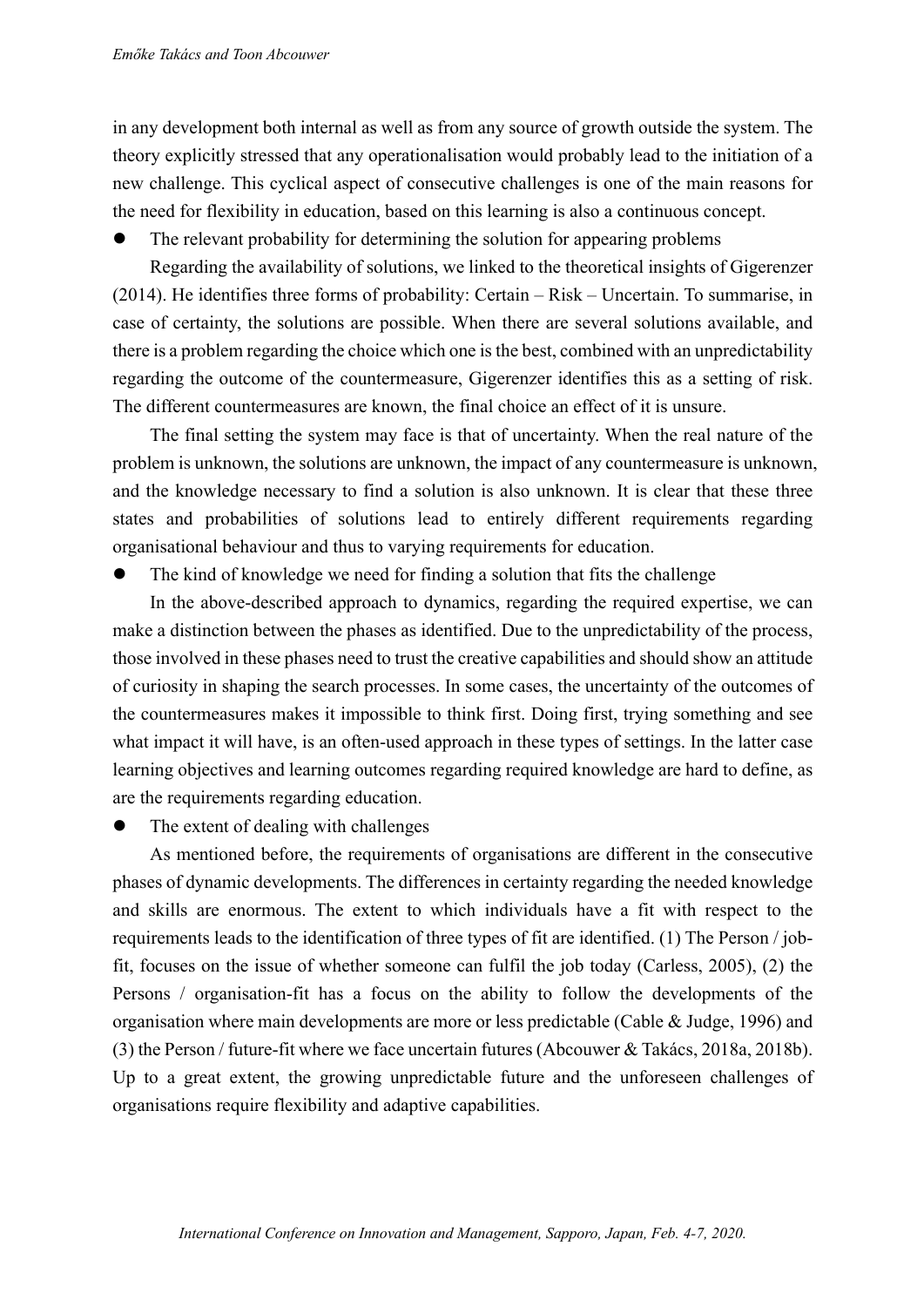

*Figure 12 Knowledge and the ACoR*

# **6. The Practical Relevance of Our Findings**

With the adaptive cycle of resilience approach, we better understand the phases an organisation goes through while dealing with challenges. Even though the cycle on its own shows a sequential phasing, in current reality things are not that simple. The most significant risk for organisations is the vulnerability regarding disruptive change. In the traditional approaches to management, it is suggested that we have to understand the challenge before being able to (co)create a solution for that challenge. After that analysis, a structured approach should be used to develop a countermeasure that should reach to the proposed solution. In general sense it means that the application of a ceteris paribus approach: all external factors stay equal is with a limited value. In a dynamic changing environment, the context is constantly changing, and the organisation should adapt to a new and always changing environment.

Our approach suggests that people should be aware of the phase the organisation is in with its imminent impact on the objectives they strive for. Secondly, being aware of the phase transitions we should identify the character of it and also the risk and traps we are facing when we are not alert in being aware of the changed circumstances. We also asked attention for the reasons that cause that these traps often occur. As we stated, in many cases, these causes are based on a troublesome state of mind of the involved people. Being aware of HR aspects of organisational change in that sense is logical and unavoidable.

Based on these insights we suggest investing in the development of a continuous learning effort to prepare employees for being better able to deal with unforeseen changes, whether that is dealing with challenges now, in the foreseeable future of even in unpredictable future(s). By doing this, the ability to deal with vulnerabilities will be strengthened by improving the adaptive capabilities through strengthening resilience in the organisation. Recovering from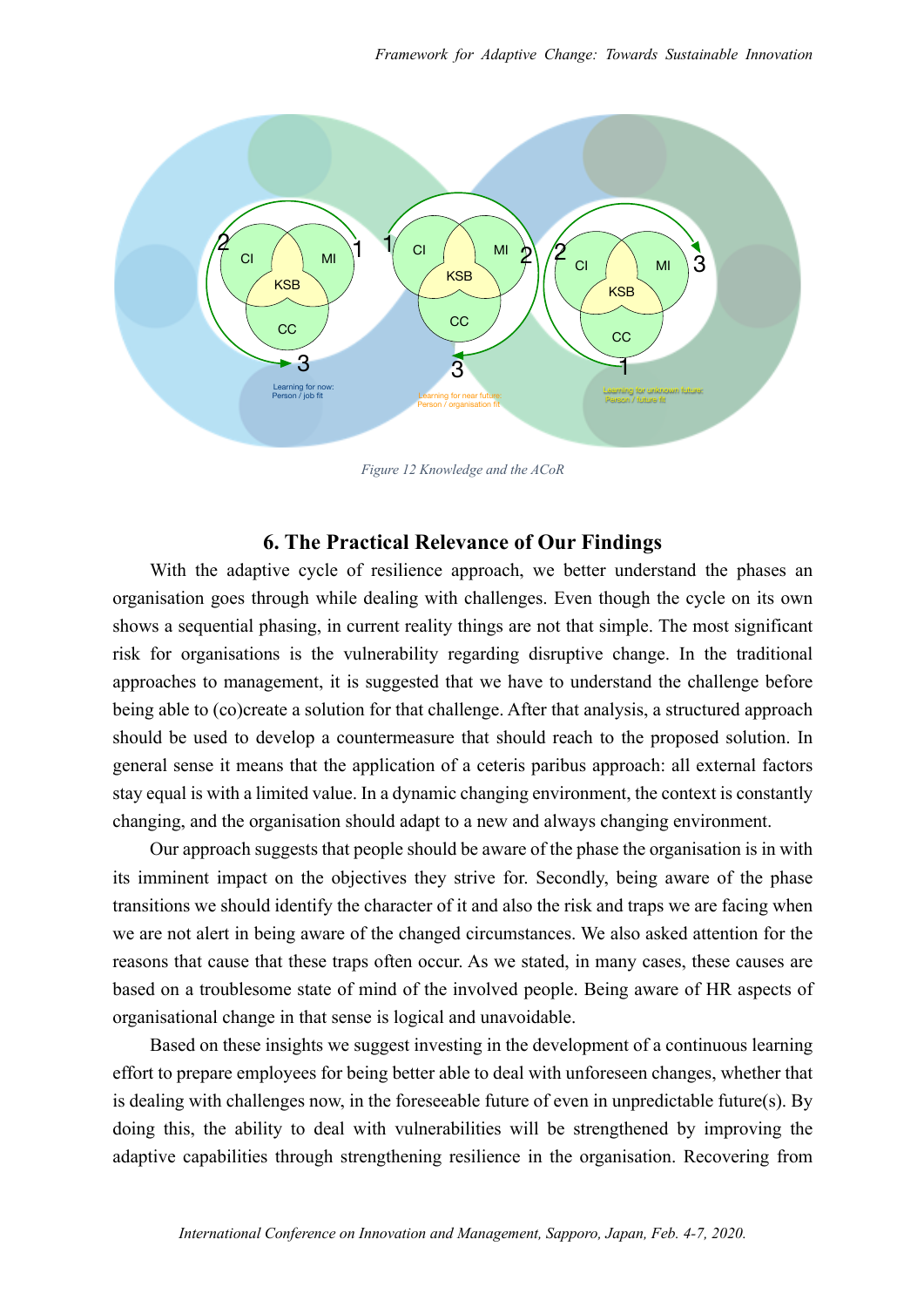disruptive change will be easier, without any proof that this will be effective, but that is a characteristic of real life.

As this discussion paper sketches a bird-eyes view on contemporary developments, the proof of this view can only be found in applying these ideas in real practice, as the proof of the pudding is in the eating.

#### **References**

Abcouwer, A. W. (2015). Adaptive cycle of resilience. Retrieved from www.adaptivecycle.nl

Abcouwer, A. W., & Parson, B. (2011). Sustainable assertiveness: The adaptive cycle of resilience. Retrieved from

http://www.adaptivecycle.nl/images/SUSTAINABLE\_ASSERTIVENESS\_THE\_ADAP TIVE CYCLE OF RESILIENCE.pdf

- Abcouwer, A. W., & Smit, B. J. (2015). Business IT Alignment: A Never-ending Story. Working paper UvA. Universiteit van Amsterdam.
- Abcouwer, A. W., & Takács, E. (2018a). Cooperation in a changing world. Paper presented at the Innovation Ungovernance, Utrecht.
- Abcouwer, A. W., & Takács, E. (2018b). Digital collaboration for Life-long-learning. Paper presented at the 6th International Conference on Management, Leadership and Governance, Bangkok.
- Abcouwer, A. W., Takács, E., & Keményffy, O. (2018). IT support to improve organisational problem-solving abilities. Paper presented at the ECMLG 2018, Utrecht.
- Allen, P. M., & Varga, L. (2006). A co-evolutionary complex systems perspective on information systems. Journal of Information Technology, 21(4), 229-238.
- Anderson, P. (1999). Complexity Theory and Organization Science. Organization Science, 10(3), 216-232. Retrieved from http://www.jstor.org/stable/2640328
- Balogun, J., & Hailey, V. H. (2008). *Exploring strategic change*. Pearson Education.
- Beck, U. (2006). Living in the world risk society. *Economy and Society*, *35*(3), 329-345.
- Beer, M., & Nohria, N. (2000). *Breaking the code of change*. Boston, MA: Harvard Business School Press.
- Benbya, H., & McKelvey, B. (2006). Using coevolutionary and complexity theories to improve IS alignment: a multi-level approach. Journal of Information Technology, 21(4), 284.
- Burnes, B. (2004). *Managing change: A strategic approach to organisational dynamics*. Pearson Education.
- Cable, D. M., & Judge, T. A. (1996). Person–organization fit, job choice decisions, and organizational entry. *Organizational behavior and human decision processes*, *67*(3), 294- 311.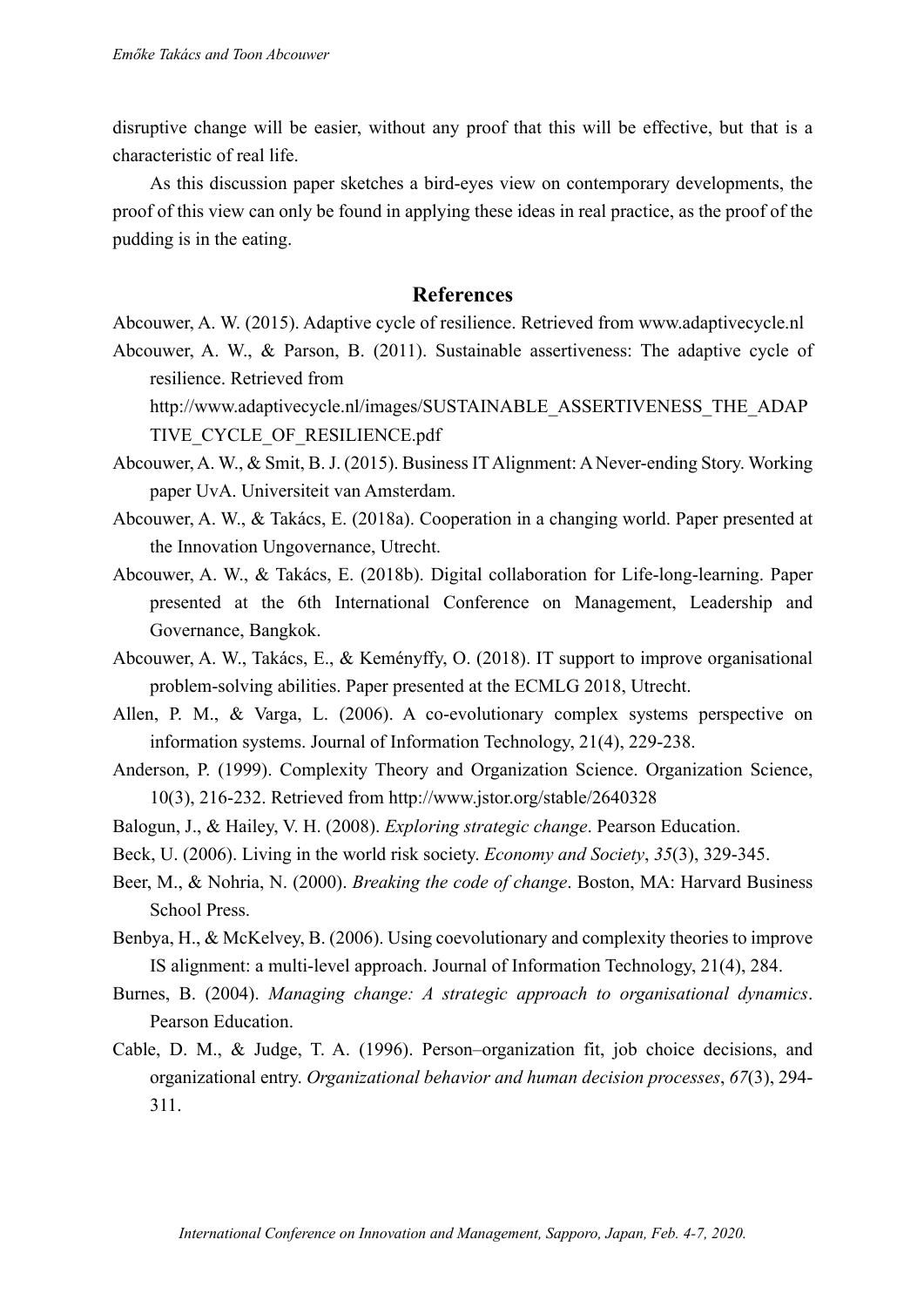- Carless, S. A. (2005). Person–job fit versus person–organization fit as predictors of organizational attraction and job acceptance intentions: A longitudinal study. *Journal of Occupational and Organizational Psychology*, *78*(3), 411-429.
- Choudhury, P., & Haas, M. R. (2018). Scope versus speed: Team diversity, leader experience, and patenting outcomes for firms. *Strategic management journal*, *39*(4), 977-1002.
- Christensen, C. M. (1997). *The innovator's dilemma: when new technologies cause great firms to fail*. Boston, MA: Harvard Business School Press.
- Donaldson-Feilder, E., Lewis, R., & Yarker, J. (2019). What outcomes have mindfulness and meditation interventions for managers and leaders achieved? A systematic review. *European Journal of Work and Organizational Psychology*, *28*(1), 11-29.
- Dover, P. A., & Dierk, U. (2010). The ambidextrous organization: integrating managers, entrepreneurs and leaders. *Journal of Business Strategy*, *31*(5), 49-58.
- Drucker, P. F. (2001). *The essential Drucker: Selections from the management works of Peter F. Drucker* (1st ed.). New York: HarperBusiness.
- Ensor, J. (2011). Uncertain Futures. In *Uncertain Futures: Adapting development to a changing climate* (p. 5). Practical Action Publishing.
- Folke, C., Carpenter, S., Elmqvist, T., Gunderson, L., Holling, C. S., & Walker, B. (2002). Resilience and sustainable development: building adaptive capacity in a world of transformations. *Ambio*, 31(5), 437-440. Retrieved from https://www.ncbi.nlm.nih.gov/pubmed/12374053
- Fukuyama, F. (2011). *The origins of political order: from prehuman times to the French Revolution* (1st ed.). New York: Farrar, Straus and Giroux.
- Gigerenzer, G. (2014). *Risk savvy: How to make good decisions*. New York: Viking.
- Grundy, T. (1994). *Implementing Strategic Change: A Practical Guide for Business*. ERIC.
- Gunderson, L. H., & Holling, C. S. (2001). *Panarchy: Understanding transformations in human and natural systems*. Island Press.
- Gunderson, L. H., & Holling, C. S. (2002). *Panarchy: understanding transformations in human and natural systems*. Washington, DC: Island Press.
- Gunderson, L. H., Allen, C. R., & Holling, C. S. (2010). *Foundations of ecological resilience*. Washington, DC: Island Press.
- Heene, A. (2002). *Praktijkboek strategie*. Schiedam: Scriptum.
- Holling, C. S. (1996). Engineering Resilience versus Ecological Resilience. In P. C. Schulze (Ed.), *Engineering with Ecological constraints* (pp. 31-44). Washington D.C.: National Academic Press.
- Holling, C. S. (2001). Understanding the Complexity of Economic, Ecological, and Social Systems. *Ecosystems*, *4*(5), 390-405. Retrieved from http://www.jstor.org/stable/3658800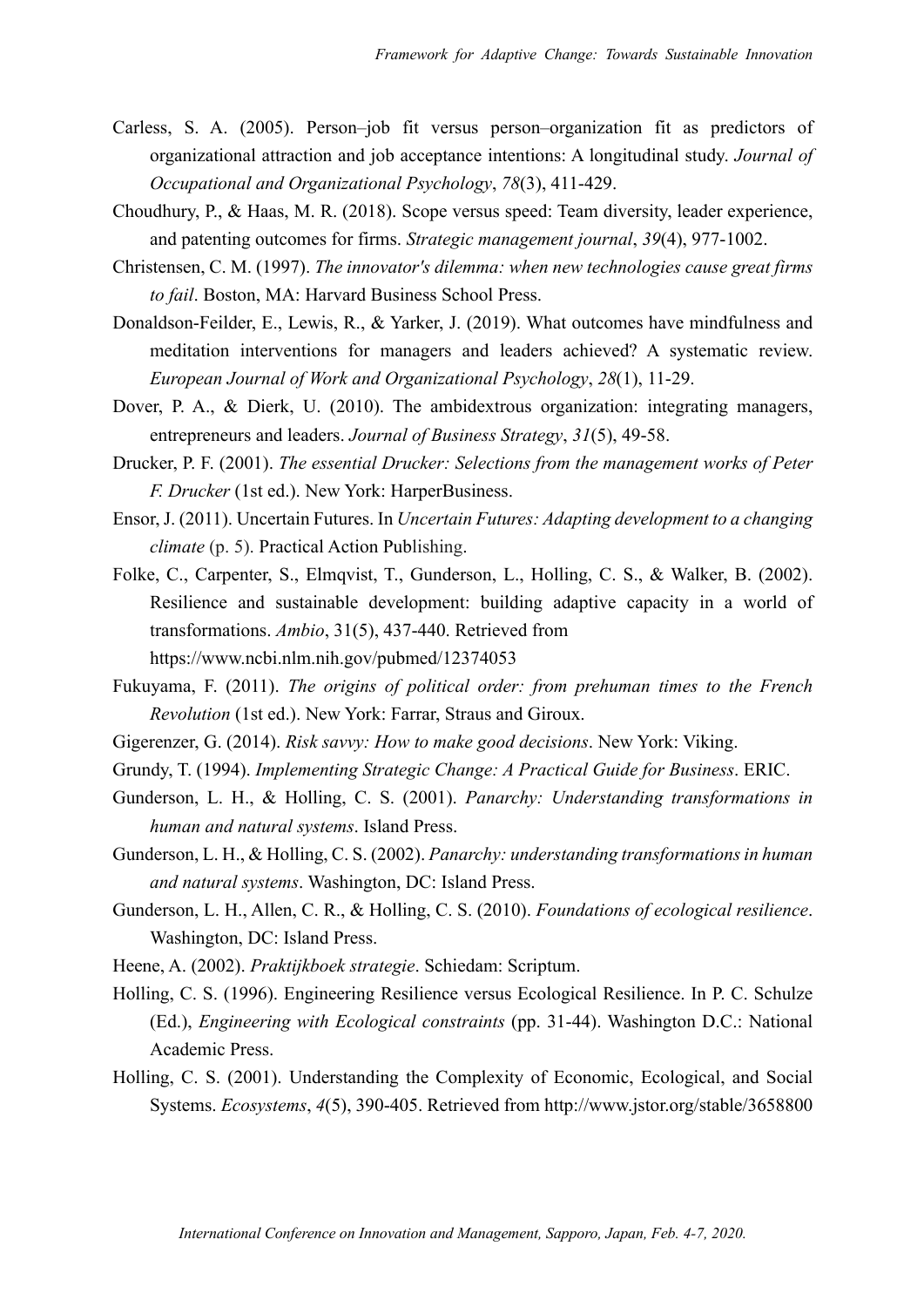- Holling, C. S., & Gunderson, L. (2002). Resilience and adaptive cycles. In L. Gunderson & C. S. Holling (Eds.), *Panarchy, understanding transformations in human and natural systems* (pp. 25-62). Washington: Island Press.
- Jonassen, D. H. (1997). Instructional design models for well-structured and III-structured problem-solving learning outcomes. *Educational technology research and development*, *45*(1), 65-94.
- Jonassen, D. H. (2000). Toward a design theory of problem solving. *Educational technology research and development*, *48*(4), 63-85.
- Joseph, J., Orlitzky, M., Gurd, B., Borland, H., & Lindgreen, A. (2019). Can business-oriented managers be effective leaders for corporate sustainability? A study of integrative and instrumental logics. *Business Strategy and the Environment*, *28*(2), 339-352.
- Kaminski, J. (2011). Theory applied to informatics–Lewin's Change Theory. *Canadian Journal of Nursing Informatics*, *6*(1).
- Kauffman, S. A. (1995). At home in the universe: the search for laws of self-organization and complexity. New York: Oxford University Press.
- Kitchner, K. S. (1983). Cognition, metacognition, and epistemic cognition. *Human development*, *26*(4), 222-232.
- Kotter, J. (2000). What leaders really do. *The Bottom Line*, *13*(1). https://doi.org/10.1108/bl.2000.17013aae.001
- Kritsonis, A. (2005). Comparison of change theories. I*nternational journal of scholarly academic intellectual diversity*, *8*(1), 1-7.
- Lewin, K. (1947a). Frontiers in Group Dynamics. *Human Relations*, *1947*(1), 5-41.
- Lewin, K. (1947b). Group decision and social change. *Readings in social psychology*, *3*(1), 197-211.
- Luecke, R. (2003). *Managing change and transition* (Vol. 3). Harvard Business Press.
- Miller, D. (1990). *The Icarus paradox: How exceptional companies bring about their own downfall*. HarperBusiness.
- Mintzberg, H. (2009). *Managing* (1. ed.). San Francisco, CA: Berrett-Koehler Publ.
- Perez, C. (2002). *Technological revolutions and financial capital: The dynamics of bubbles and golden ages*. Cheltenham, UK; Northampton, MA: Edward Elgar.
- Rawat, S. (2018). Decision-Making under Certainty, Risk and Uncertainty. Retrieved from http://www.businessmanagementideas.com/decision-making/decision-making-undercertainty-risk-and-uncertainty/3371
- Scharmer, C. O. (2007). *Theory U: Leading from the emerging future as it emerges*. the social technology of presencing.
- Senior, B. (2002). *Organisational change*. London: Prentice Hall.
- Simon, H. A. (1973). The structure of ill structured problems. *Artificial intelligence*, *4*(3-4), 181-201.